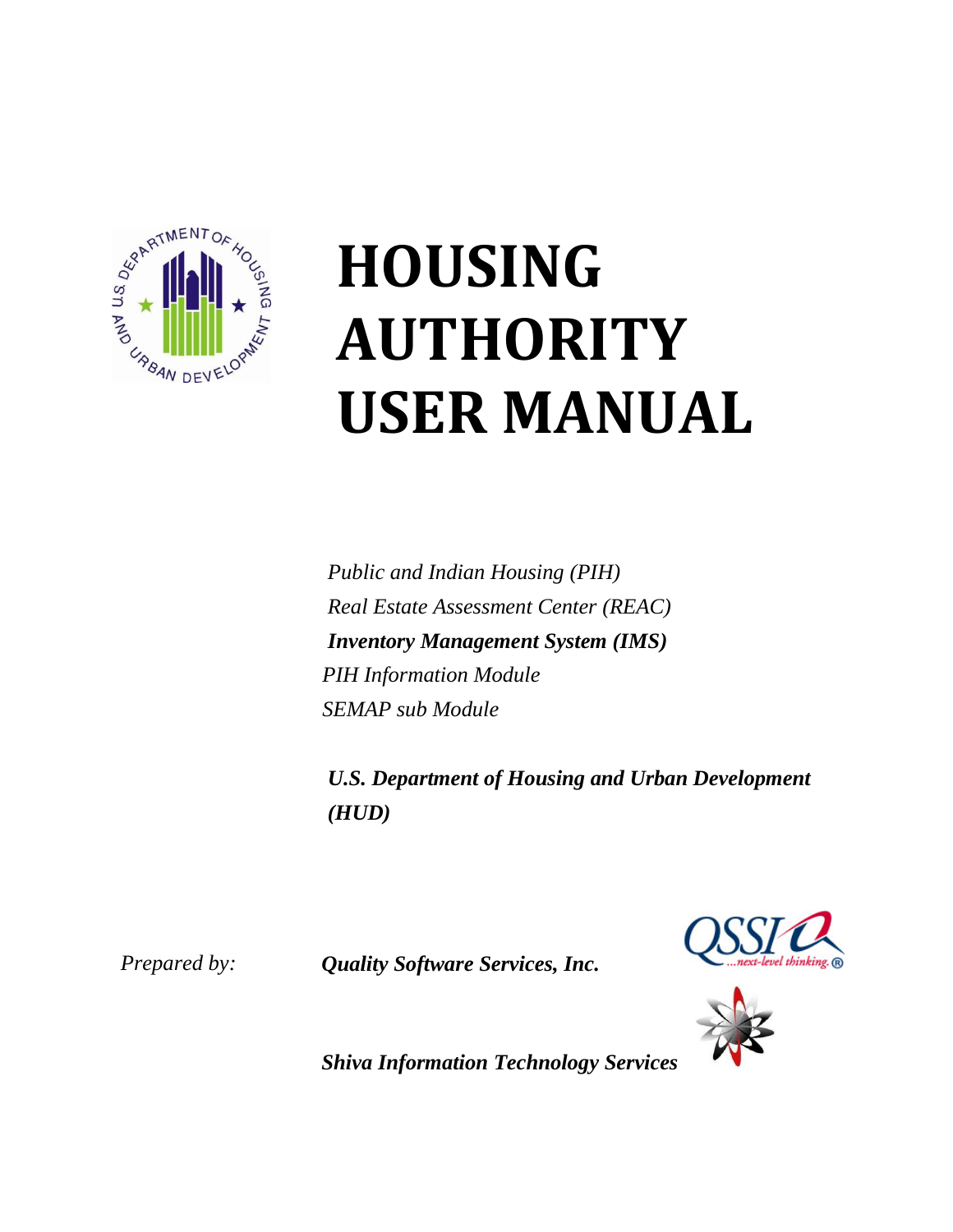

# **TABLE OF CONTENTS**

| $\mathbf{1}$ |         |  |
|--------------|---------|--|
| 1.1          |         |  |
|              | 1.1.1   |  |
|              | 1.1.1.1 |  |
|              | 1.1.1.2 |  |
|              | 1.1.1.3 |  |
|              | 1.1.1.4 |  |
|              | 1.1.1.5 |  |
|              | 1.1.2   |  |
|              | 1.1.3   |  |
|              | 1.1.3.1 |  |
|              | 1.1.3.2 |  |
|              | 1.1.3.3 |  |
|              | 1.1.3.4 |  |
|              | 1.1.3.5 |  |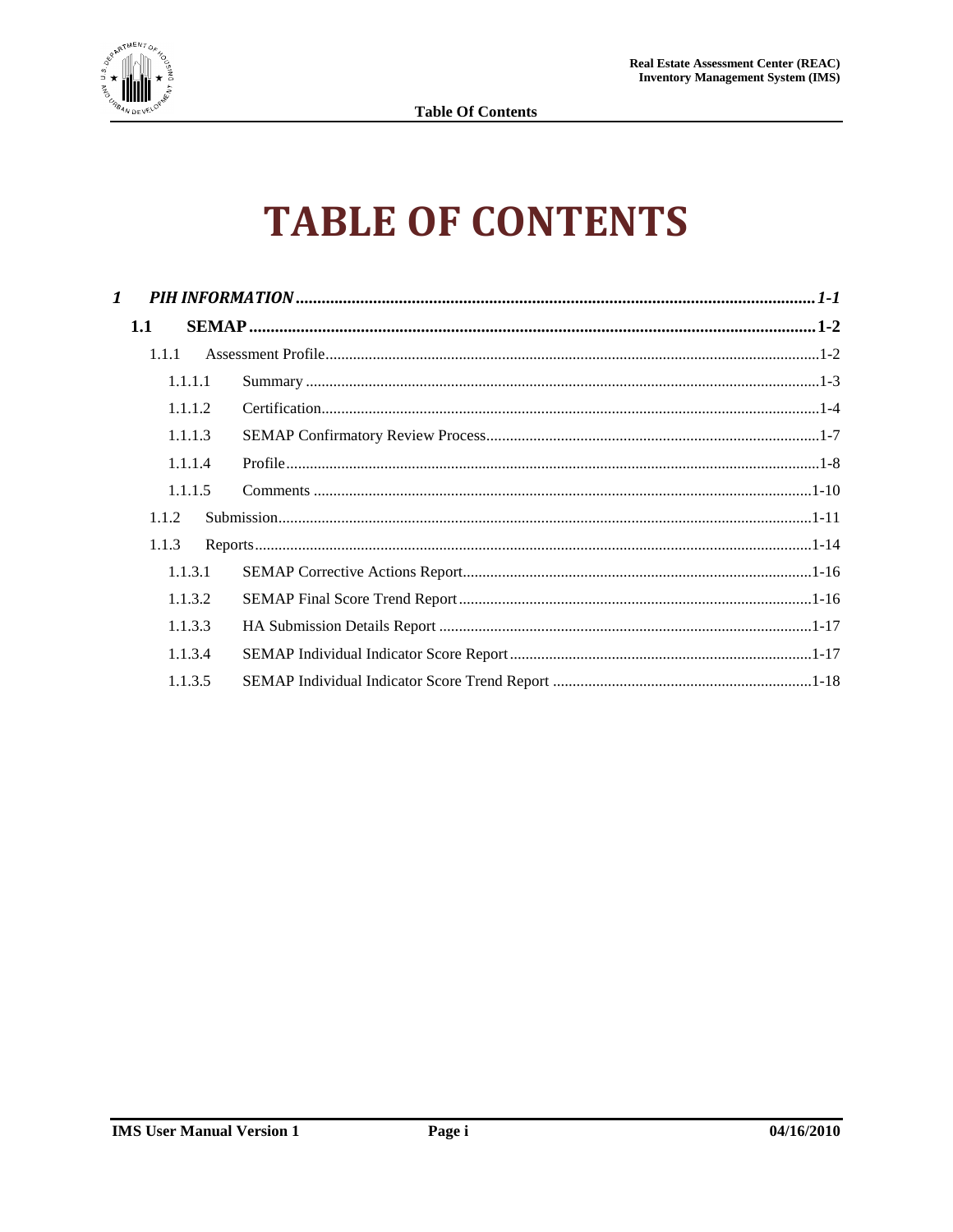**1.0 PIH INFORMATION**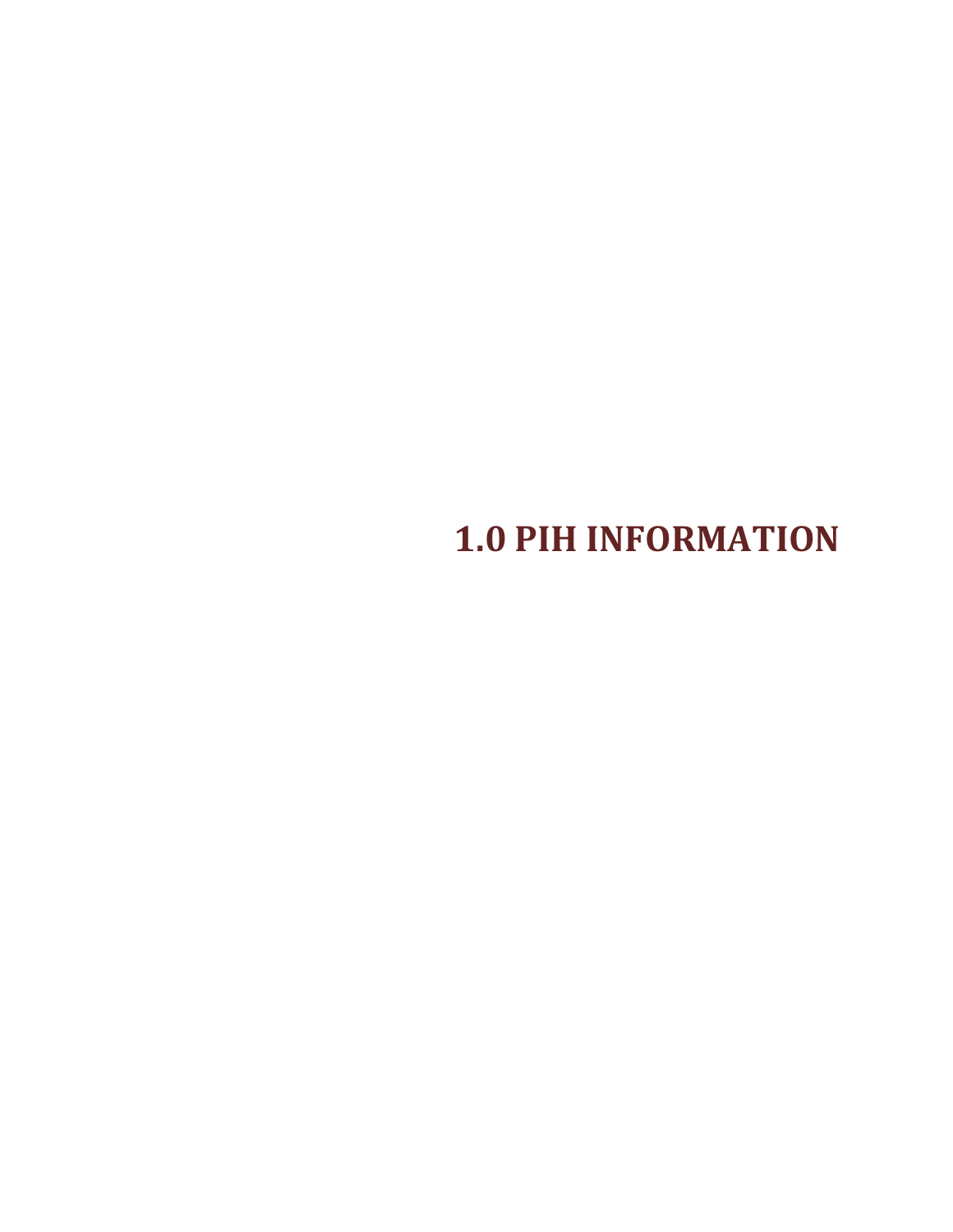

## <span id="page-3-0"></span>**1 PIH INFORMATION**

The **PIH Information** module allows the user to access the **SEMAP** sub module and the **Risk Assessment** sub module. These sub modules provide the functionality to rate PHA performance from different aspects. These two ratings affect the type and amount of funding that a PHA gets based on its performance, so it is important for PHAs to receive good scores on their performance.

The **DIS** and **KDHAP** sub modules allow the users to access information about disaster affected areas. They monitor household information for households affected by natural disaster.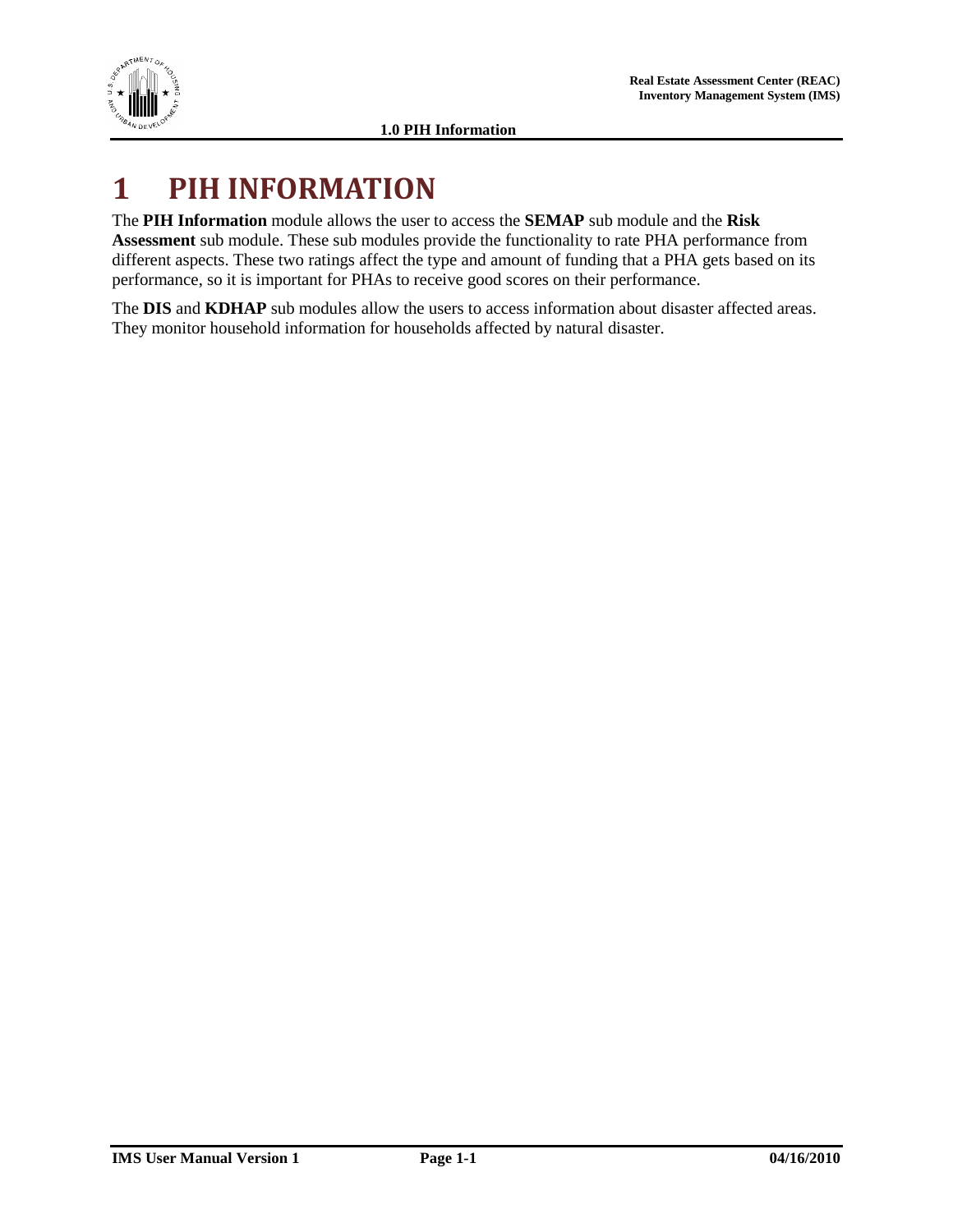

### <span id="page-4-0"></span>**1.1 SEMAP**

The **SEMAP** sub module allows the PHAs to submit data for SEMAP scoring and certification. The SEMAP certification takes place every year for PHAs based on their FYE (fiscal year end). To pass the SEMAP certification, PHAs must submit the SEMAP profile within 60 days from their fiscal year end.

The SEMAP certification determines the overall rating of a PHA. Every PHA that participates in the Section 8 or Combined program types has to submit the SEMAP certification profile every year. If a PHA fails to submit for SEMAP certification or gets a very low score, then this PHA is considered to be troubled and has to work with the TARC office to ensure their recovery.

#### <span id="page-4-1"></span>**1.1.1 Assessment Profile**

To submit a profile for certification, the user has to select the PHA to submit the SEMAP profile in the List sub tab of the Assessment Profile tab (see [Figure 1\)](#page-4-2).

| <b>Assessment</b><br>Profile                                                                                           | Reports<br><b>Submission</b>           |                                  |                                        |        |                                          |                                   |
|------------------------------------------------------------------------------------------------------------------------|----------------------------------------|----------------------------------|----------------------------------------|--------|------------------------------------------|-----------------------------------|
| <b>List</b>                                                                                                            |                                        |                                  |                                        |        |                                          |                                   |
| <b>Select View:</b>                                                                                                    |                                        | Field Office HA                  | Select                                 |        |                                          |                                   |
| HQ Office:                                                                                                             |                                        | <b>Public and Indian Housing</b> |                                        |        |                                          |                                   |
| <b>HQ Division:</b>                                                                                                    |                                        | PO Field Operations              | $\checkmark$                           | Select |                                          |                                   |
| Hub:                                                                                                                   |                                        | 2HBUF Buffalo Hub                | Select<br>$\checkmark$                 |        |                                          |                                   |
| <b>Field Office:</b>                                                                                                   |                                        | <b>2CPH BUFFALO HUB OFFICE</b>   |                                        |        |                                          |                                   |
|                                                                                                                        | <b>Housing Agencies Search Filters</b> |                                  |                                        |        |                                          |                                   |
| FYE:                                                                                                                   | $\checkmark$<br>All                    |                                  | <b>Certification Status:</b>           | All    |                                          |                                   |
|                                                                                                                        |                                        |                                  | Size:                                  |        | $\checkmark$                             |                                   |
| Overall Rating:                                                                                                        | All                                    | ×                                |                                        | All    |                                          |                                   |
|                                                                                                                        | Search By HA Name/HA Code              |                                  |                                        |        |                                          | Retrieve                          |
| Records 1 to 100 of 112<br>To view the summary of a Housing Agency, click on the appropriate Housing Agency Code Link. |                                        |                                  |                                        |        |                                          |                                   |
| <b>HA Code A</b>                                                                                                       | <b>HA Name</b>                         | <b>FYE</b>                       | <b>Current Status A</b>                |        | <b>Combined Size</b><br>(Lowrent+Sect.8) | <b>Current</b><br><b>Due Date</b> |
| <b>NY001</b>                                                                                                           | Syracuse HA                            | 06/30                            | <b>New</b>                             |        | 5578                                     | 08/29/2009                        |
| NY002                                                                                                                  | Buffalo Muni HA                        | 06/30                            | <b>Certification Submitted</b>         |        | 4695                                     | 08/29/2009                        |
| <b>NY006</b>                                                                                                           | Utica HA                               | 12/31                            | Certification to HA Executive Director |        | 1088                                     | 03/01/2010                        |
| NY009                                                                                                                  | Albany HA                              | 06/30                            | <b>New</b>                             |        | 4266                                     | 08/29/2009                        |
| <b>NY012</b>                                                                                                           | <b>Troy HA</b>                         | 12/31                            | <b>New</b>                             |        | 2198                                     | 03/01/2010                        |

*Figure 1: The List sub tab of the Assessment Profile tab*

<span id="page-4-2"></span>To select the desired PHA, the user must select the appropriate **Field Office** in the Field Office list. After the user clicks **Select,** the program refreshes the page. Now, the user can either select the desired PHA in the list of PHAs displayed, or search for a specific PHA using the controls in the **Housing Agencies Search Filters** section. The default selections of the controls are **All**, so the program displays the list of all PHAs for the Field Office selected. The user can search by the FYE (fiscal year end), overall rating, certification status, or size of PHAs. After selecting the desired search criteria, the user must click **Retrieve** for the program to display the search results.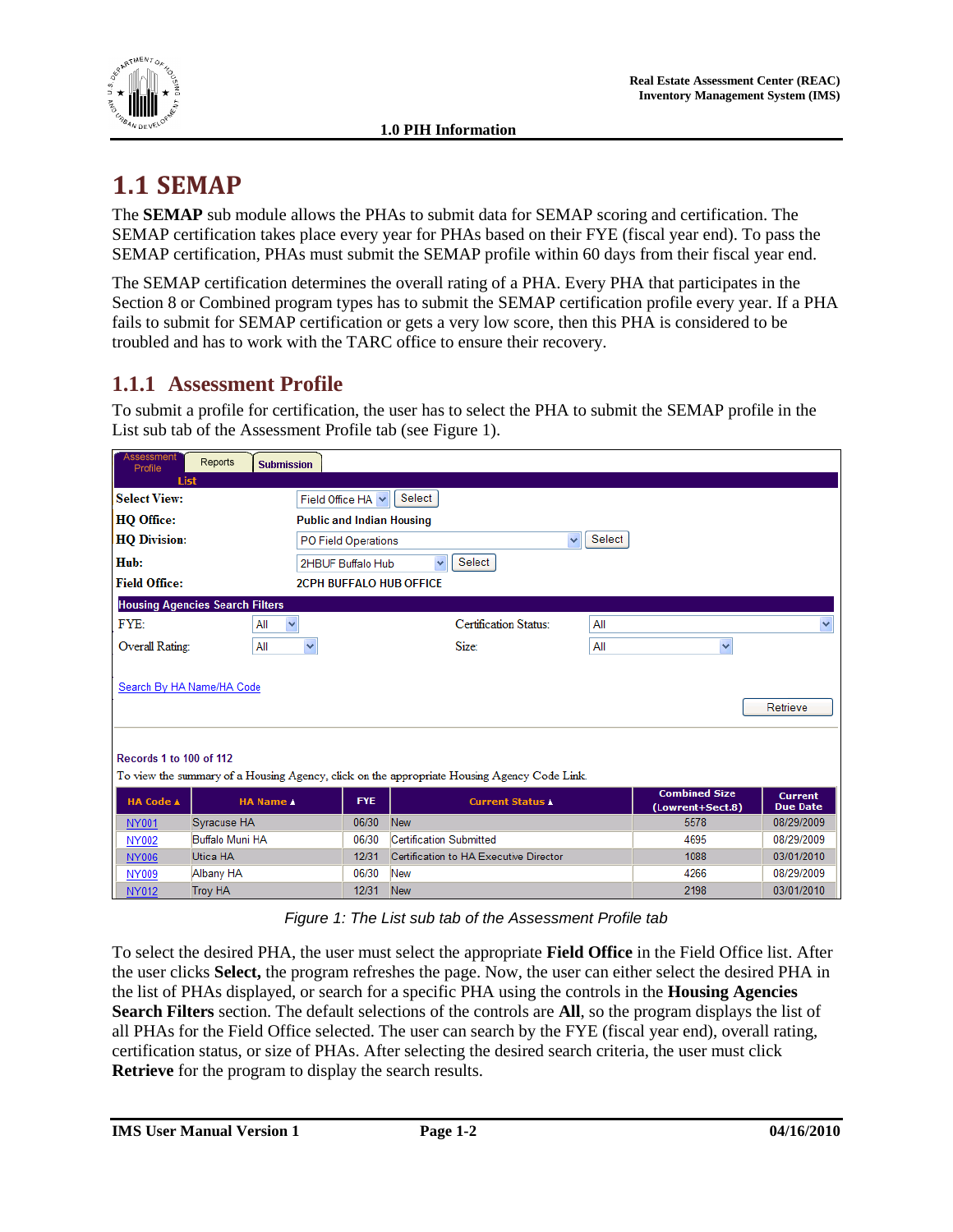

The program displays the list of PHAs that match the search criteria in form of a table. The user can sort the list of PHAs by the PHA code, name and current SEMAP application status by clicking the appropriate column headings. The table provides the following information:

- HA Code and Name.
- FYE (fiscal year end)
- Current Status (the most current status of the SEMAP certification for the PHA)
- Combined Size (the total number of units that the PHA is responsible for)
- Current Due Date (the date when the PHA must submit the SEMAP profile)

#### <span id="page-5-0"></span>*1.1.1.1 Summary*

The PHA code in the **HA Code** column is a link. If the user clicks the link the program will display the **Summary** sub tab with the summarized SEMAP data for the selected PHA (see [Figure 2\)](#page-5-1).

| Assessment<br>Reports<br>Profile           | <b>Submission</b>                |                                |                   |                 |  |  |  |
|--------------------------------------------|----------------------------------|--------------------------------|-------------------|-----------------|--|--|--|
| <b>List</b>                                | <b>Summary</b>                   | <b>Certification</b>           | <b>Profile</b>    | <b>Comments</b> |  |  |  |
| HQ Office:                                 | <b>Public and Indian Housing</b> |                                |                   |                 |  |  |  |
| HQ Division:                               | <b>PO Field Operations</b>       |                                |                   |                 |  |  |  |
| Hub:                                       | <b>2HBUF Buffalo Hub</b>         |                                |                   |                 |  |  |  |
| Field Office:                              | <b>2CPH BUFFALO HUB OFFICE</b>   |                                |                   |                 |  |  |  |
| Housing Agency:                            | NY002 Buffalo Muni HA            |                                |                   |                 |  |  |  |
| <b>Housing Agency Details</b>              |                                  |                                |                   |                 |  |  |  |
|                                            |                                  |                                |                   |                 |  |  |  |
| <b>PHA Fiscal Year:</b>                    | $2009 \vee$                      |                                |                   |                 |  |  |  |
| FYE:                                       | 6/30                             |                                |                   |                 |  |  |  |
| Status:                                    |                                  | <b>Certification Submitted</b> |                   |                 |  |  |  |
| Exec Director Approval Date:               | <b>NA</b>                        |                                |                   |                 |  |  |  |
| <b>SEMAP Certification Due Date:</b>       | 8/29/2009                        |                                |                   |                 |  |  |  |
| Corrective Actions Required:               | 0                                |                                |                   |                 |  |  |  |
|                                            |                                  |                                |                   |                 |  |  |  |
| <b>SEMAP Certification Details</b>         |                                  |                                |                   |                 |  |  |  |
| <b>FYE</b><br><b>Certification/Profile</b> | <b>Submission Status</b>         | <b>Overall Rating</b>          | <b>Reason</b>     | <b>Date</b>     |  |  |  |
| 6/30/2009<br><b>Certification</b>          | <b>Certification Submitted</b>   | --                             | New Certification | 04-12-2010      |  |  |  |

*Figure 2: The Summary sub tab of the Assessment Profile tab*

<span id="page-5-1"></span>This data displayed on the **Summary** sub tab consists of 2 sections: the **Housing Agency Details** section and the **SEMAP Certification Details** section.

The **Housing Agency Details** section contains the applicable SEMAP certification summary. The **PHA Fiscal Year** list allows the user to select the appropriate fiscal year to view the data for. When the user selects another year in the **PHA Fiscal Year** list, the program updates the page to display the new details.

The **SEMAP Certification Details** section displays the steps of the SEMAP certification process. It displays the fiscal year end date, the certification submitted or profile created for the PHA by the system, and the status of each certification and profile. It also includes the PHA"s overall rating (once the PHA"s certification has been processed), the reasons that provide brief explanation of each step in the profile, and the date of completion for every step.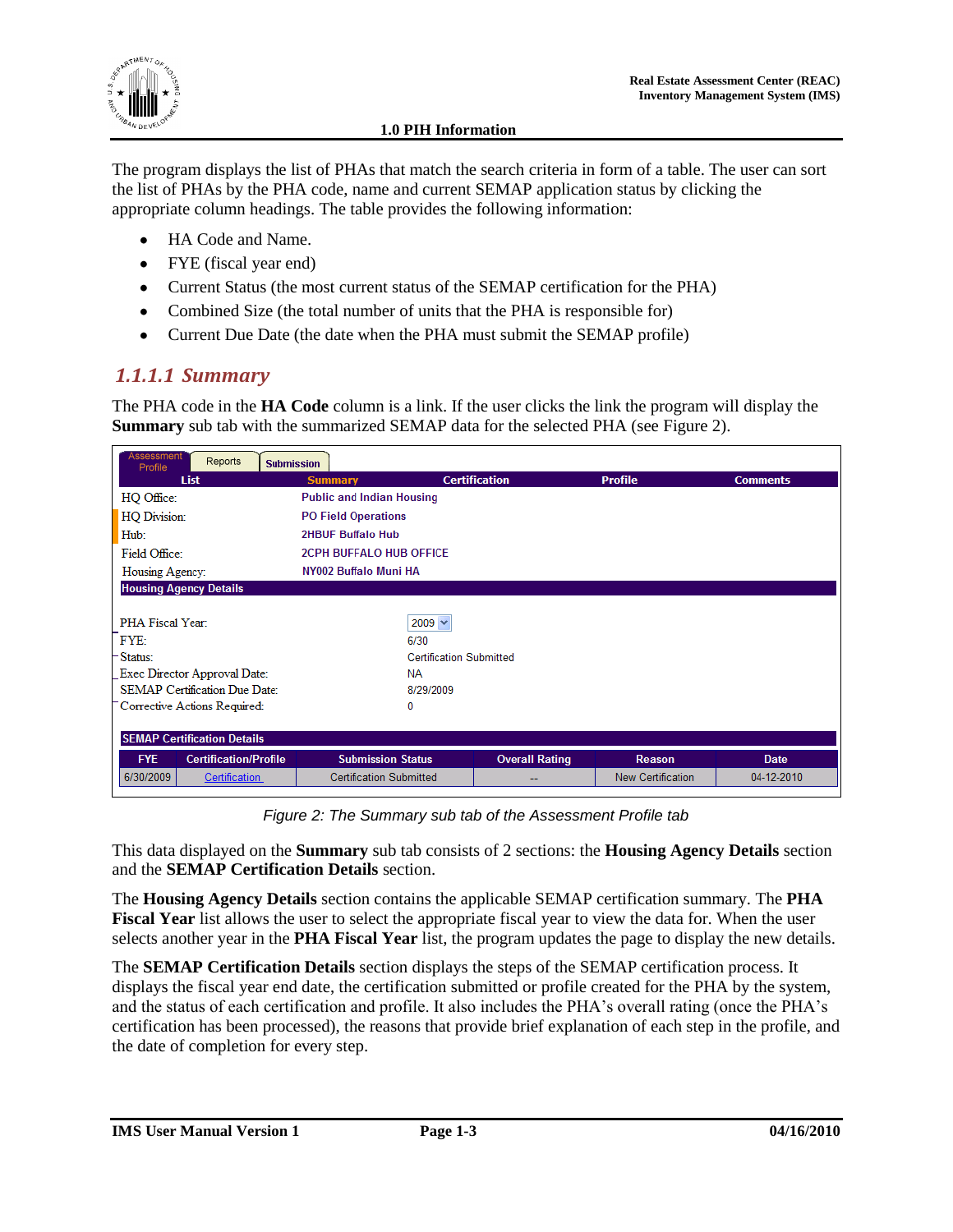

When PHAs want to view their SEMAP information, they can access the **Summary** sub tab and select the desired fiscal year in the **PHA Fiscal Year** list. If the PHA must submit the new SEMAP profile, this tab will display the **New Certification** link.

#### <span id="page-6-0"></span>*1.1.1.2 Certification*

To submit the new SEMAP profile, the user must click the **New Certification** link on the **Summary** sub tab (see [Figure 3\)](#page-6-1).

| <b>Assessment</b><br>Reports<br>Profile | <b>Submission</b>                |                      |                |                   |
|-----------------------------------------|----------------------------------|----------------------|----------------|-------------------|
| <b>List</b>                             | <b>Summary</b>                   | <b>Certification</b> | <b>Profile</b> | <b>Comments</b>   |
| HQ Office:                              | <b>Public and Indian Housing</b> |                      |                |                   |
| HQ Division:                            | <b>PO Field Operations</b>       |                      |                |                   |
| Hub:                                    | <b>10HSEA Seattle Hub</b>        |                      |                |                   |
| Field Office:                           | <b>0APH SEATTLE HUB OFFICE</b>   |                      |                |                   |
| Housing Agency:                         | WA005 Tacoma                     |                      |                |                   |
| <b>Housing Agency Details</b>           |                                  |                      |                |                   |
|                                         |                                  |                      |                |                   |
| PHA Fiscal Year:                        |                                  | $2009 \vee$          |                |                   |
| FYE:                                    |                                  | 6/30                 |                |                   |
| - Status:                               |                                  | New                  |                |                   |
| Exec Director Approval Date:            |                                  | --                   |                |                   |
| <b>SEMAP Certification Due Date:</b>    |                                  | 8/29/2009            |                |                   |
| Corrective Actions Required:            |                                  | 0                    |                |                   |
|                                         |                                  |                      |                | New Certification |

*Figure 3: The Summary sub tab of the Assessment Profile tab*

<span id="page-6-1"></span>Then, the program will display the **Certification** sub tab allowing the user to enter the desired data in the **Performance Indicators** section (see [Figure 5\)](#page-8-0).

The SEMAP program contains fifteen (15) key indicators that allow the Field Office staff to rate PHAs' performance. All these indicators become active controls allowing the PHAs to submit their answers, but after the certification is submitted all the controls become inactive until the next submission is due (see [Figure 5\)](#page-8-0). When the controls are inactive, they display PHAs' answers from the latest submission.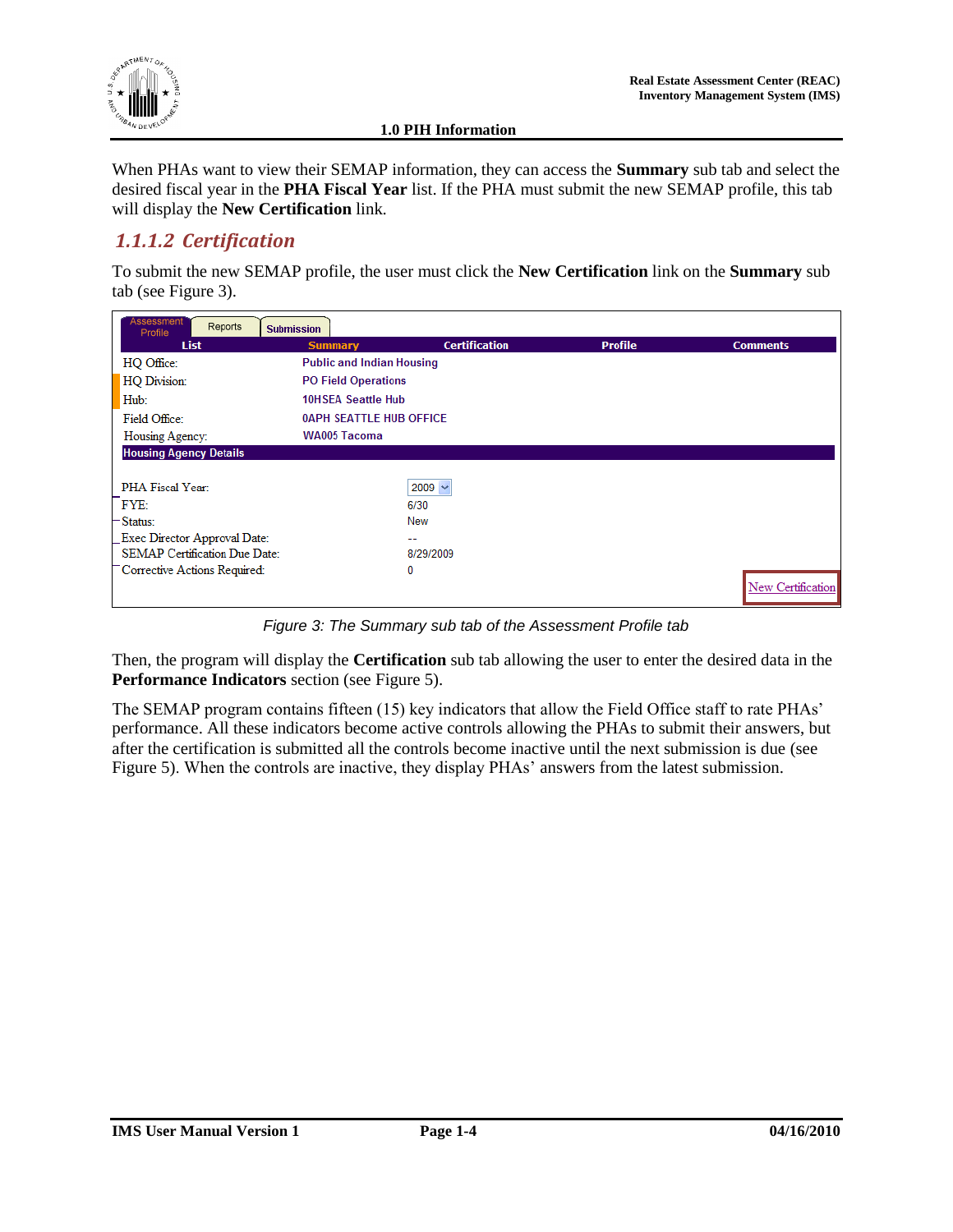

| <b>Performance Indicators</b>                                                   |                                                                                                                                                                                                                                                                                                                                                                                                                                                                                                                                                                                                                             |
|---------------------------------------------------------------------------------|-----------------------------------------------------------------------------------------------------------------------------------------------------------------------------------------------------------------------------------------------------------------------------------------------------------------------------------------------------------------------------------------------------------------------------------------------------------------------------------------------------------------------------------------------------------------------------------------------------------------------------|
| 1 Selection from Waiting List (24 CFR 982.54(d)(1) and 982.204(a))              |                                                                                                                                                                                                                                                                                                                                                                                                                                                                                                                                                                                                                             |
|                                                                                 | a. The HA has written policies in its administrative plan for selecting applicants from the waiting list.                                                                                                                                                                                                                                                                                                                                                                                                                                                                                                                   |
| <b>PHA Response</b>                                                             | $\bigcirc$ Yes $\bigcirc$ No                                                                                                                                                                                                                                                                                                                                                                                                                                                                                                                                                                                                |
| places on the waiting list and their order of selection.<br><b>PHA Response</b> | b. The PHA's quality control samples of applicants reaching the top of the waiting list and admissions show that at least 98% of the families in the<br>samples were selected from the waiting list for admission in accordance with the PHA's policies and met the selection criteria that determined their<br>$\bigcirc$ Yes $\bigcirc$ No                                                                                                                                                                                                                                                                                |
| 2 Reasonable Rent (24 CFR 982.4, 982.54(d)(15), 982.158(f)(7) and 982.507)      |                                                                                                                                                                                                                                                                                                                                                                                                                                                                                                                                                                                                                             |
| services, maintenance or utilities provided by the owners.                      | a. The PHA has and implements a reasonable written method to determine and document for each unit leased that the rent to owner is reasonable<br>based on current rents for comparable unassisted units (i) at the time of initial leasing, (ii) before any increase in the rent to owner, and (iii) at the HAP<br>contract anniversary if there is a 5 percent decrease in the published FMR in effect 60 days before the HAP contract anniversary. The PHA's method<br>takes into consideration the location, size, type, quality, and age of the program unit and of similar unassisted units and any amenities, housing |
| <b>PHA Response</b>                                                             | $\bigcirc$ Yes $\bigcirc$ No                                                                                                                                                                                                                                                                                                                                                                                                                                                                                                                                                                                                |
|                                                                                 | b. The PHA's quality control sample of tenant files for which a determination of reasonable rent was required to show that the PHA followed its written<br>method to determine reasonable rent and documented its determination that the rent to owner is reasonable as required for (check one):                                                                                                                                                                                                                                                                                                                           |
| <b>PHA Response</b>                                                             | $\circ$ At least 98% of units sampled $\circ$ 80 to 97% of units sampled                                                                                                                                                                                                                                                                                                                                                                                                                                                                                                                                                    |
|                                                                                 | $\bigcirc$ Less than 80% of units sampled                                                                                                                                                                                                                                                                                                                                                                                                                                                                                                                                                                                   |
|                                                                                 | 3 Determination of Adjusted Income (24 CFR part 5, subpart F and 24 CFR 982.516)                                                                                                                                                                                                                                                                                                                                                                                                                                                                                                                                            |
| allowances for the unit leased in determining the gross rent for (check one):   | The PHA's quality control sample of tenant files show that at the time of admission and reexamination, the PHA properly obtained third party<br>verification of adjusted income or documented why third party verification was not available; used the verified information in determining adjusted income;<br>properly attributed allowances for expenses; and, where the family is responsible for utilities under the lease, the PHA used the appropriate utility                                                                                                                                                        |
| <b>PHA Response</b>                                                             | $\bigcirc$ At least 90% of files sampled<br>$\circ$ 80 to 89% of files sampled                                                                                                                                                                                                                                                                                                                                                                                                                                                                                                                                              |

*Figure 4: The Certification sub tab of the Assessment Profile tab displaying Active Performance Indicators*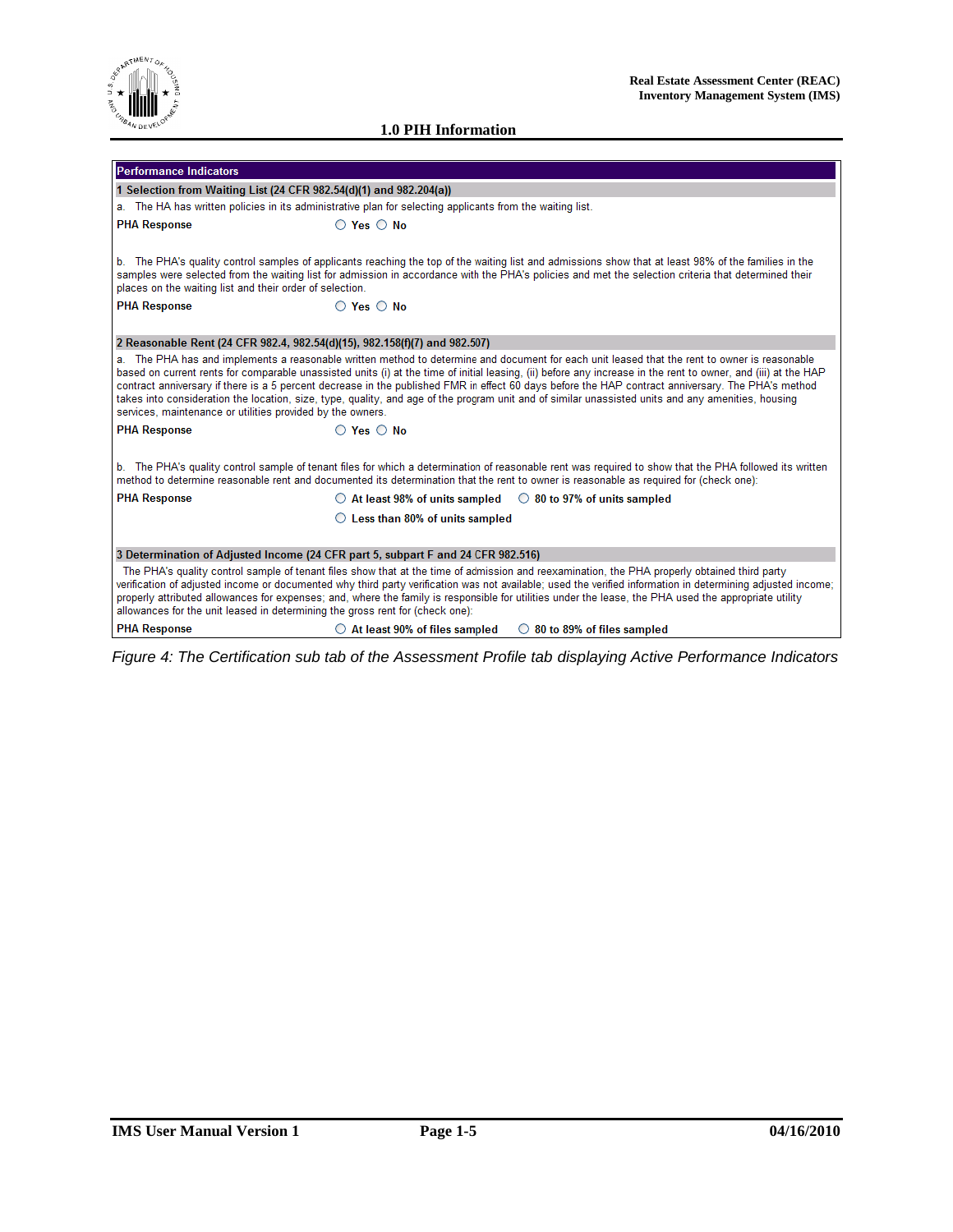

| Assessment<br>Reports<br><b>Submission</b><br>Profile                                                                                                                                                                                                                                                                                                                                                                                                                                                                                                                                                                                                                                  | <b>Approval</b>                  |                                     |                |                      |                            |
|----------------------------------------------------------------------------------------------------------------------------------------------------------------------------------------------------------------------------------------------------------------------------------------------------------------------------------------------------------------------------------------------------------------------------------------------------------------------------------------------------------------------------------------------------------------------------------------------------------------------------------------------------------------------------------------|----------------------------------|-------------------------------------|----------------|----------------------|----------------------------|
| List<br><b>Summary</b>                                                                                                                                                                                                                                                                                                                                                                                                                                                                                                                                                                                                                                                                 |                                  | <b>Certification</b>                | <b>Profile</b> | <b>Notifications</b> | <b>Comments</b>            |
| <b>HQ</b> Division:                                                                                                                                                                                                                                                                                                                                                                                                                                                                                                                                                                                                                                                                    | <b>Public and Indian Housing</b> |                                     |                |                      |                            |
| HQ Office:                                                                                                                                                                                                                                                                                                                                                                                                                                                                                                                                                                                                                                                                             | <b>PO Field Operations</b>       |                                     |                |                      |                            |
| Hub:                                                                                                                                                                                                                                                                                                                                                                                                                                                                                                                                                                                                                                                                                   | <b>2HBUF Buffalo Hub</b>         |                                     |                |                      |                            |
| Field Office:                                                                                                                                                                                                                                                                                                                                                                                                                                                                                                                                                                                                                                                                          | <b>2CPH BUFFALO HUB OFFICE</b>   |                                     |                |                      |                            |
| Housing Agency:                                                                                                                                                                                                                                                                                                                                                                                                                                                                                                                                                                                                                                                                        | <b>NY016 Binghamton HA</b>       |                                     |                |                      |                            |
| PHA Fiscal Year End:                                                                                                                                                                                                                                                                                                                                                                                                                                                                                                                                                                                                                                                                   | 6/30/2009                        |                                     |                |                      |                            |
| You can create, modifiy and submit the PHA's certification, only within 60 days after the PHA's fiscal year end date. The current date is either prior to or later than<br>the timeframe within which a certification can be created, modified or submitted.                                                                                                                                                                                                                                                                                                                                                                                                                           |                                  |                                     |                |                      | OMB Approval No. 2577-0215 |
|                                                                                                                                                                                                                                                                                                                                                                                                                                                                                                                                                                                                                                                                                        |                                  | <b>SEMAP CERTIFICATION (Page 1)</b> |                |                      |                            |
| Public reporting burden for this collection of information is estimated to average 12 hours per response, including the time for reviewing instructions, searching existing data<br>sources, gathering and maintaining the data needed, and completing and reviewing the collection of information. This agency may not conduct or sponsor, and you are not<br>required to respond to, a collection of information unless it displays a currently valid OMB control number.                                                                                                                                                                                                            |                                  |                                     |                |                      |                            |
| This collection of information is required by 24 CFR sec 985.101 which requires a Public Housing Agency (PHA) administering a Section 8 tenant-based assistance program to<br>submit an annual SEMAP Certification within 60 days after the end of its fiscal year. The information from the PHA concerns the performance of the PHA and provides assurance<br>that there is no evidence of seriously deficient performance. HUD uses the information and other data to assess PHA management capabilities and deficiencies, and to assign an<br>overall performance rating to the PHA. Responses are mandatory and the information collected does not lend itself to confidentiality. |                                  |                                     |                |                      |                            |
| Check here if the PHA expends less than \$300,000 a year in federal awards $\Box$<br>Indicators 1 - 7 will not be rated if the PHA expends less than \$300,000 a year in Federal awards and its Section 8 programs are not audited for compliance with regulations by<br>an independent auditor. A PHA that expends less than \$300,000 in Federal awards in a year must still complete the certification for these indicators.                                                                                                                                                                                                                                                        |                                  |                                     |                |                      |                            |
| <b>Performance Indicators</b>                                                                                                                                                                                                                                                                                                                                                                                                                                                                                                                                                                                                                                                          |                                  |                                     |                |                      |                            |
| 1 Selection from Waiting List (24 CFR 982.54(d)(1) and 982.204(a))                                                                                                                                                                                                                                                                                                                                                                                                                                                                                                                                                                                                                     |                                  |                                     |                |                      |                            |
| a. The HA has written policies in its administrative plan for selecting applicants from the waiting list.                                                                                                                                                                                                                                                                                                                                                                                                                                                                                                                                                                              |                                  |                                     |                |                      |                            |
| <b>PHA Response</b>                                                                                                                                                                                                                                                                                                                                                                                                                                                                                                                                                                                                                                                                    |                                  | <b>Not Applicable</b>               |                |                      |                            |
| b. The PHA's quality control samples of applicants reaching the top of the waiting list and admissions show that at least 98% of the families in the samples were selected from<br>the waiting list for admission in accordance with the PHA's policies and met the selection criteria that determined their places on the waiting list and their order of selection.<br><b>PHA Response</b>                                                                                                                                                                                                                                                                                           |                                  | <b>Not Applicable</b>               |                |                      |                            |
|                                                                                                                                                                                                                                                                                                                                                                                                                                                                                                                                                                                                                                                                                        |                                  |                                     |                |                      |                            |
| 2 Reasonable Rent (24 CFR 982.4, 982.54(d)(15), 982.158(f)(7) and 982.507)                                                                                                                                                                                                                                                                                                                                                                                                                                                                                                                                                                                                             |                                  |                                     |                |                      |                            |
| a. The PHA has and implements a reasonable written method to determine and document for each unit leased that the rent to owner is reasonable based on current rents for<br>comparable unassisted units (i) at the time of initial leasing, (ii) before any increase in the rent to owner, and (iii) at the HAP contract anniversary if there is a 5 percent decrease<br>in the published FMR in effect 60 days before the HAP contract anniversary. The PHA's method takes into consideration the location, size, type, quality, and age of the program<br>unit and of similar unassisted units and any amenities, housing services, maintenance or utilities provided by the owners. |                                  |                                     |                |                      |                            |
| <b>PHA Response</b>                                                                                                                                                                                                                                                                                                                                                                                                                                                                                                                                                                                                                                                                    |                                  | <b>Not Applicable</b>               |                |                      |                            |

<span id="page-8-0"></span>*Figure 5:The Certification sub tab of the Assessment Profile tab displaying Inactive Performance Indicators*

The user can enter the appropriate data for each indicator in the **Performance Indicators** section of the page. The SEMAP profile consists of two pages. Page 1 contains indicators 1-7. The indicators 1-7 require the user to select one of the three available responses (yes, no, or not applicable). Once the user selects the appropriate answers, the user must click **Save** before navigating to the next page.

Page 2 contains indicators 8-15. The indicator 8 requires the user to enter the appropriate FMR (Fair Market Rent) values for every area the PHA is responsible for. To submit FMR information for more than one area, the user must click **Add**. Indicators 9-14 are the most important ones. In certain cases, indicator 15 may be optional. The SEMAP profile of a PHA has to be verified by the PHA"s Executive Director before submission.

Once the user enters the appropriate data using the controls, the program saves it for scoring. The program updates the **Submission Status** column in the **Summary** sub tab of the **Assessment Profile** tab to reflect the newest certification status. The indicated status is **Certification Submitted**. The program runs the scoring process every night. After the scoring process is complete, the program creates a profile for the PHA and assigns the SEMAP score. The program updates the **SEMAP Certification Details** section of the **Summary** sub tab of the **Assessment Profile** tab. It adds the **Profile** record with the **Preliminary Rating to FO** submission status. At this point, the Field Office staff member must review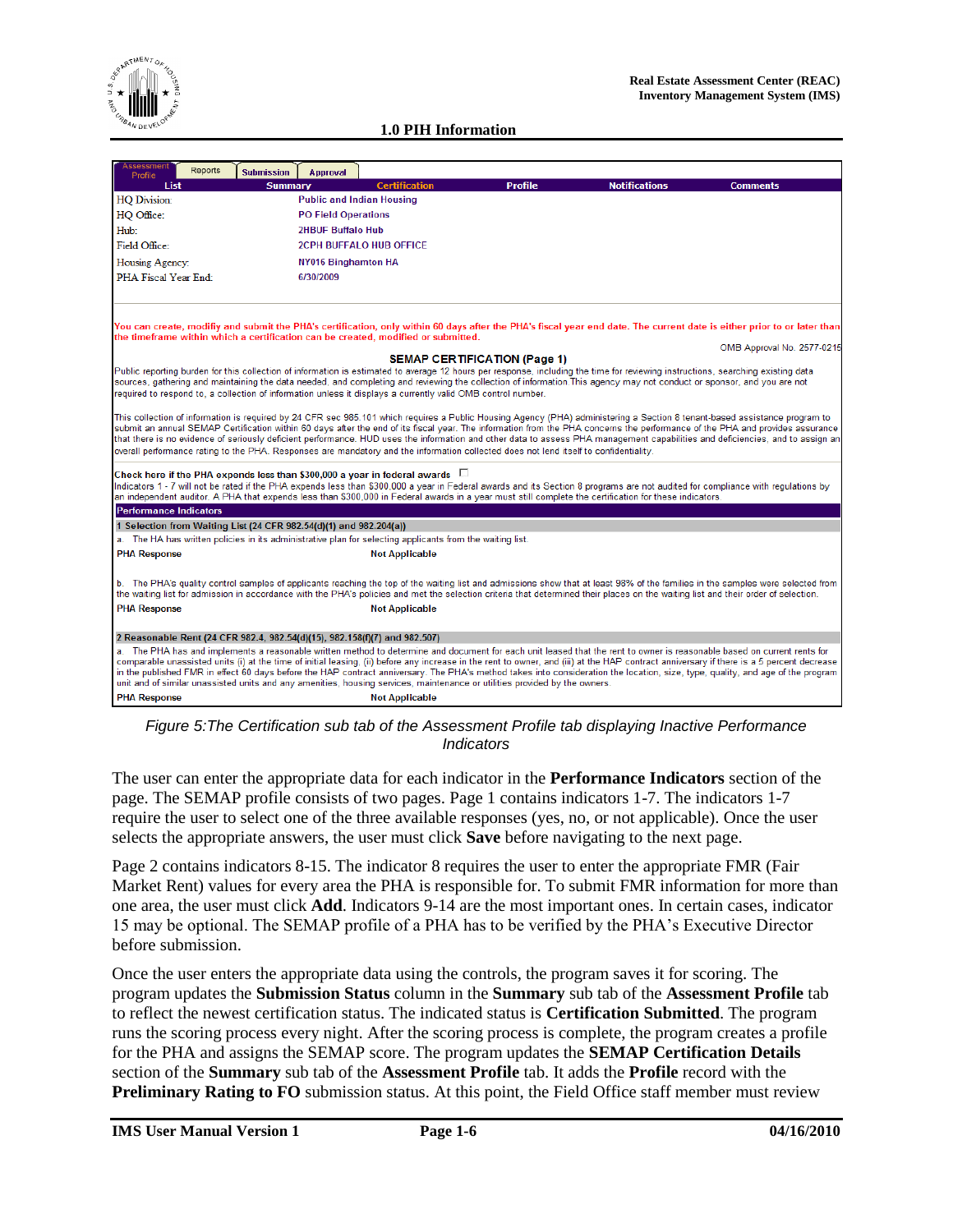

the score and either approve it, or delete it. If the Field Office reviewer deletes the profile, the PHA must resubmit the certification. If the Field Office reviewer approves the profile, then the profile must be approved by the Field Office director. After that, the program changes the submission status to **Final Rating**.

After the user completes the SEMAP questionnaire on the **Certification** tab, the program prompts the user to use the controls on the **Submission** tab to submit the SEMAP certification. The program displays the SEMAP Certification completion message (see [Figure 6\)](#page-9-1).



*Figure 6: The Message indicating the completion of the SEMAP Certification Questionnaire*

#### <span id="page-9-1"></span><span id="page-9-0"></span>*1.1.1.3 SEMAP Confirmatory Review Process*

The baseline fiscal year for the start of Confirmatory Review process is fiscal year 2010. If any PHA receives an overall final rating of "Troubled", either by the Field Office or by the SEMAP Overdue process and if the "Troubled" status is not cleared either by FO Adjustment or by the PHA appeal process within the next fiscal year (e.g. 2011, in this case), the PHA will have to go through the Confirmatory Review process by their Field Office during that year. In this case, the system will allow the PHA to submit the certification. However, the PHA will receive an overall rating of "Troubled", regardless of the Points Earned for that fiscal year.

PHA will not be able to submit an appeal the "Troubled" rating until the completion of **Confirmatory Review** by the Field Office. If the PHA clicks on the **New Appeal** on the **Summary** page the PHA will receive an edit check message (see Figure 7).

|                                                                            |                       |                            |                                                                                                                            |                   | Get Help   Logoff / Reburn to Secure Systems |
|----------------------------------------------------------------------------|-----------------------|----------------------------|----------------------------------------------------------------------------------------------------------------------------|-------------------|----------------------------------------------|
| Assessment<br>Reports Submitsion                                           |                       |                            |                                                                                                                            |                   |                                              |
| tist                                                                       |                       | Summary                    | Certification                                                                                                              | Profile           | <b>Comments</b>                              |
| HQ Office:                                                                 |                       | Public and Indian Housing. |                                                                                                                            |                   |                                              |
| <b>HQ Division:</b>                                                        |                       | <b>PO Field Operations</b> |                                                                                                                            |                   |                                              |
| Hub:                                                                       |                       | <b>SHDEN Denver Hub</b>    |                                                                                                                            |                   |                                              |
| Field Office                                                               |                       | SAPH DENVER HUB OFFICE     |                                                                                                                            |                   |                                              |
| Housing Agency.                                                            |                       | CO921 CHFA                 |                                                                                                                            |                   |                                              |
| <b>Housing Agency Details</b>                                              |                       |                            |                                                                                                                            |                   |                                              |
| PHA Fiscal Year.<br>FYE:<br><b>Status:</b><br>Exec Director Approval Date: |                       |                            | Please request your feld office to complete the "Confirmatory Review", before starting the New Appeal to the field office! |                   |                                              |
| SEMAP Certification Due Date:<br>Corrective Actions Required:              |                       |                            |                                                                                                                            | $-86$             |                                              |
| <b>SEMAP Certification Details</b>                                         |                       |                            |                                                                                                                            |                   | New Arrest                                   |
| FYE                                                                        | Certification/Profile | <b>Submission Status</b>   | <b>Overall Rating</b>                                                                                                      | Reason.           | Date                                         |
|                                                                            | <b>Enforced</b>       | Final Rating               | Troubled                                                                                                                   | New Certification | 03-22-2012                                   |
| 12/31/2011                                                                 |                       |                            |                                                                                                                            |                   |                                              |

*Figure 7: The Message indicating the new appeal cannot be created at this time*

The Field Office reviewer has to complete the Confirmatory Review process by clicking the "**Confirmatory Review**" hyper link from the assessment summary page. This link is only available to the Field Office users. The Field Office reviewer has to check the "**Confirmatory Review?**" check box, and enter the **Date of Confirmatory Review Issued** along with the **Comments** (see figure 8). The **Date of**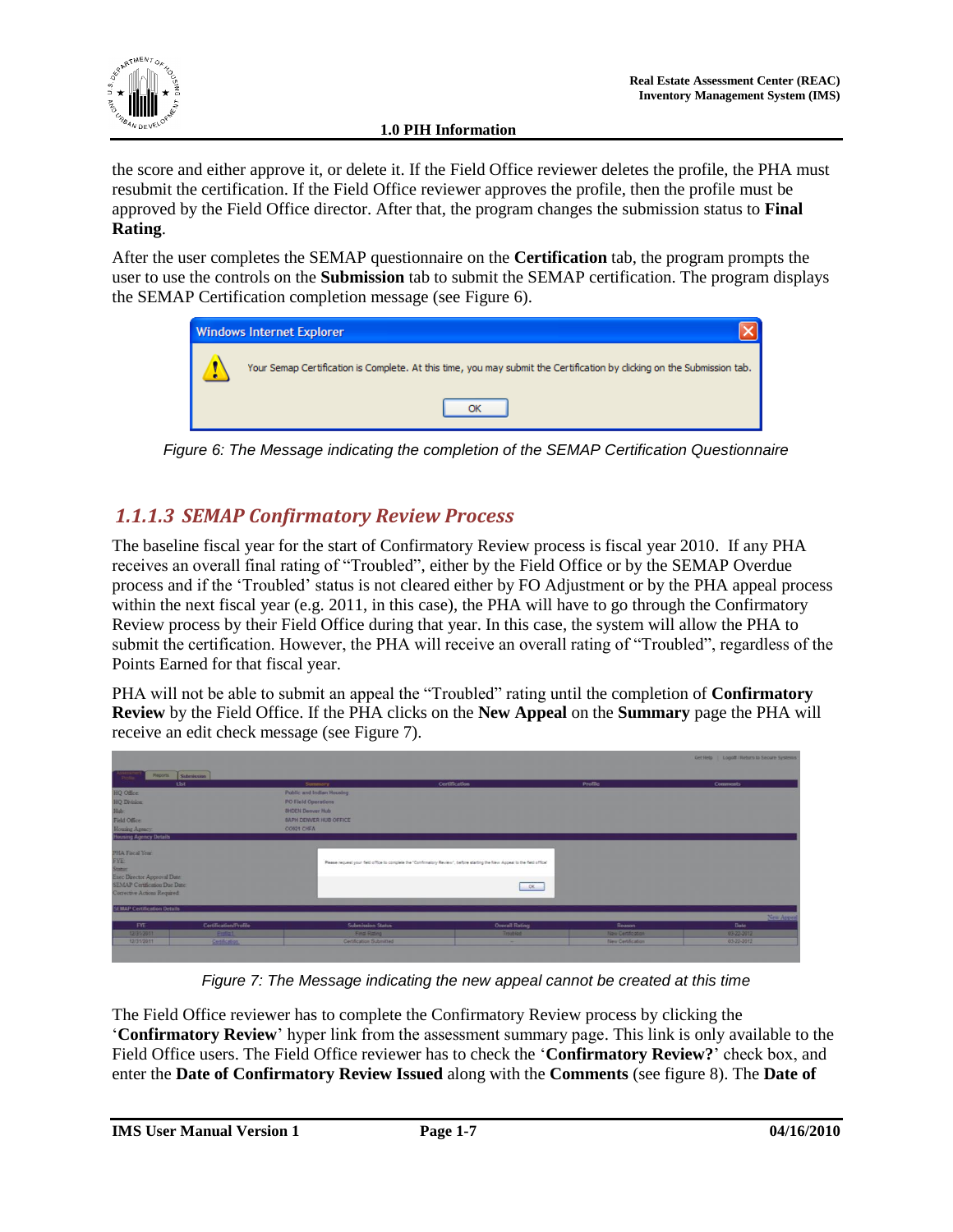

**Confirmatory Review Issued** should be greater than or equal to the date when the PHA submitted the certification for assessment for the current fiscal year.

|                                                    |                                        |                |                      | Get Help   Logoff / Return to Secure Systems |
|----------------------------------------------------|----------------------------------------|----------------|----------------------|----------------------------------------------|
| Reports                                            |                                        |                |                      |                                              |
| Assessmi<br>Profile<br>Submission Approval<br>List | <b>Certification</b><br>Summary        | <b>Profile</b> | <b>Notifications</b> | <b>Comments</b>                              |
| HQ Office:                                         | <b>Public and Indian Housing</b>       |                |                      |                                              |
| HQ Division:                                       | <b>PO Field Operations</b>             |                |                      |                                              |
| Hub:                                               | <b>9HSNF San Francisco Hub</b>         |                |                      |                                              |
| - Field Office:                                    | <b>9APH SAN FRANCISCO HUB OFFICE</b>   |                |                      |                                              |
| Housing Agency:                                    | <b>CA005 Sacramento City</b>           |                |                      |                                              |
| <b>Housing Agency Details</b>                      |                                        |                |                      |                                              |
|                                                    |                                        |                |                      |                                              |
| PHA Fiscal Year:<br>FYE:                           | 2011                                   |                |                      |                                              |
|                                                    | 12/31<br><b>Final Rating</b>           |                |                      |                                              |
| Status:<br>Exec Director Approval Date:            | 1/23/2012                              |                |                      |                                              |
| SEMAP Certification Due Date:                      | 2/29/2012                              |                |                      |                                              |
| Corrective Actions Required:                       |                                        |                |                      |                                              |
| <b>SEMAP Confirmatory Review</b>                   |                                        |                |                      |                                              |
|                                                    | <b>Date Confirmatory Review Issued</b> |                |                      |                                              |
| <b>Confirmatory Review?</b>                        | (mm/dd/yyyy)                           |                | <b>Comments</b>      |                                              |
| □                                                  |                                        |                |                      | 昌                                            |
|                                                    | Save Cancel                            |                |                      |                                              |
|                                                    |                                        |                |                      |                                              |

*Figure 8: The Enterable Confirmatory Review screen*

Once the Field Office reviewer has completed the **Confirmatory Review** process, the reviewer has to create a new **Field Office Adjustment** profile (**Profile2**) and adjust the score and submit to **FO Director** for approval. The **FO Director** has to review and approve this **Field Office Adjustment** profile, which will result in the final Overall Rating for the PHA for the current fiscal year. If the PHA is not satisfied with the scores and/or rating, then the PHA has the option of submitting an appeal for **Profile2** by clicking on the "**New Appeal"** link**.** 

#### <span id="page-10-0"></span>*1.1.1.4 Profile*

After the PHA submits the SEMAP profile, the program saves the data to be processed by the SEMAP scoring process. The program creates the profile for the PHA, and the user can see the profile and the current status of the submission on the **Summary** sub tab. If a user clicks the **Profile** link in the **Certification/Profile** column of the **SEMAP Certification Details** section of the report, the program will display the profile details on the **Profile** sub tab.

The SEMAP score can be seen on the **Profile** sub tab only after it has been approved by the Field Office director. However, in the process of approval, the PHA staff can view the previous scores (scores awarded to the PHA on previous years) on the **Profile** sub tab. To view scores for previous years, the user must select the desired year in the **PHA Fiscal Year** list on the **Summary** sub tab.

The program displays the SEMAP score in form of a table. The PHA users can view the score awarded to the PHAs by the SEMAP scoring process for every indicator in the **Current Rating** column (see [Figure \)](#page-11-0). Field Office staff can use the controls on the **Profile** sub tab to override the score awarded for PHAs by the program. The score awarded to PHAs by the HUD officials will display in the **HUD/FO Rating** column.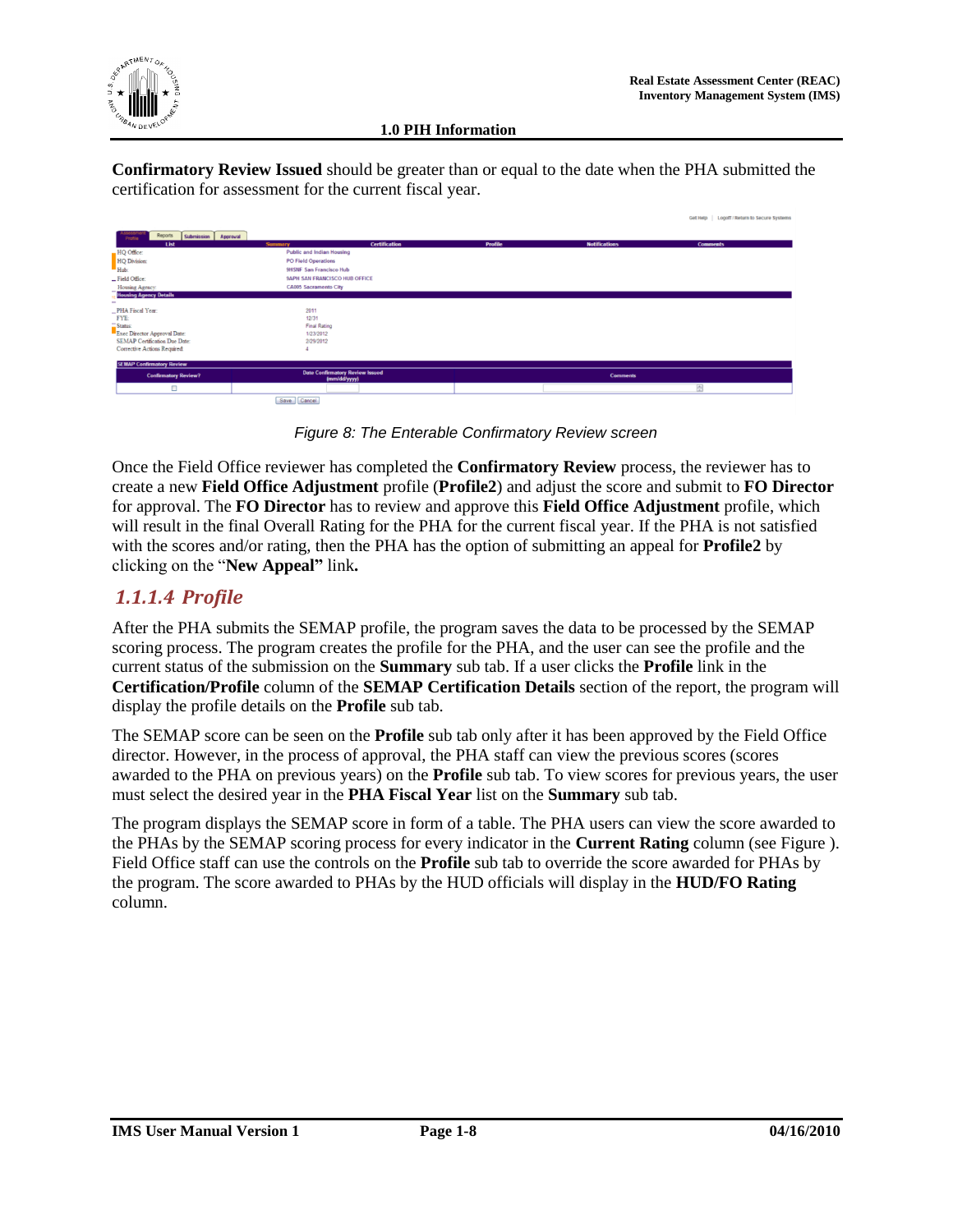

| Assessment<br>Reports<br>Profile | <b>Submission</b>                |                                                    |                |                       |  |  |  |
|----------------------------------|----------------------------------|----------------------------------------------------|----------------|-----------------------|--|--|--|
| <b>List</b>                      | <b>Summary</b>                   | <b>Certification</b>                               | <b>Profile</b> | <b>Comments</b>       |  |  |  |
| HQ Office:                       | <b>Public and Indian Housing</b> |                                                    |                |                       |  |  |  |
| HQ Division:                     | <b>PO Field Operations</b>       |                                                    |                |                       |  |  |  |
| Hub:                             | <b>9HSNF San Francisco Hub</b>   |                                                    |                |                       |  |  |  |
| Field Office:                    | 9APH SAN FRANCISCO HUB OFFICE    |                                                    |                |                       |  |  |  |
| Housing Agency:                  |                                  | CA001 Housing Authority of the City & County of SF |                |                       |  |  |  |
| PHA Fiscal Year End:             | 9/30/2008                        |                                                    |                |                       |  |  |  |
| <b>Profile</b>                   |                                  |                                                    |                |                       |  |  |  |
|                                  |                                  |                                                    |                |                       |  |  |  |
| <b>Profile Number:</b>           | 1                                |                                                    |                |                       |  |  |  |
| <b>Points Earned:</b>            | 123                              |                                                    |                |                       |  |  |  |
| - Total Possible Points:         | 145                              |                                                    |                |                       |  |  |  |
| <b>Overall Score(in %):</b>      | 85                               |                                                    |                |                       |  |  |  |
| <b>Overall Rating:</b>           | <b>Standard</b>                  |                                                    |                |                       |  |  |  |
| <b>Profile Status:</b>           | <b>Final Rating</b>              |                                                    |                |                       |  |  |  |
| <b>Profile Type:</b>             | <b>New Certification</b>         |                                                    |                |                       |  |  |  |
|                                  |                                  |                                                    |                |                       |  |  |  |
| Indicator #                      |                                  | <b>Previous Rating</b>                             |                | <b>Current Rating</b> |  |  |  |
| 1                                |                                  | <b>NA</b>                                          |                | 15                    |  |  |  |
| 2                                |                                  | <b>NA</b>                                          |                | 20                    |  |  |  |
| 3                                |                                  | <b>NA</b>                                          |                | 20                    |  |  |  |
| 4                                |                                  | <b>NA</b>                                          |                | 5                     |  |  |  |
| 5<br>6                           |                                  | <b>NA</b><br><b>NA</b>                             |                | 5<br>10               |  |  |  |
| $\overline{7}$                   |                                  | <b>NA</b>                                          |                | 5                     |  |  |  |
| 8                                |                                  | <b>NA</b>                                          |                | 5                     |  |  |  |
| 9                                |                                  | <b>NA</b>                                          |                | 5                     |  |  |  |
|                                  |                                  |                                                    |                |                       |  |  |  |

*Figure 9: The Profile sub tab of the Assessment profile tab*

<span id="page-11-0"></span>When Field Office reviewer or Field Office director view the profile for a PHA, the **HUD/FO Rating** column displays the each score as a list allowing the user to select the appropriate score for any indicator. When a Field Office staff member overrides the score awarded to a PHA by the program, they must provide a reason for the override in the SEMAP Change Rating Comment window. The program displays the SEMAP Change Rating Comment window for the user to enter any applicable comments instead of the default comment (see 10).

|                                              | <b><i>●</i> SEMAP Change Rating Comment - Windows Inter  -</b>        |        |  |
|----------------------------------------------|-----------------------------------------------------------------------|--------|--|
| <b>Default Comment:</b><br>for indicator # 1 | User HPIC40 has changed the rating from 15 to 0                       |        |  |
| comment will be stored)                      | <b>Enter Comments for Indicator</b> $# 1$ (If left blank, the default |        |  |
|                                              | Save                                                                  | Cancel |  |
|                                              |                                                                       |        |  |

*Figure 10: The SEMAP Change Rating Comment window*

To save the comment, the user must click **Save**, to abort the operation, click **Cancel**.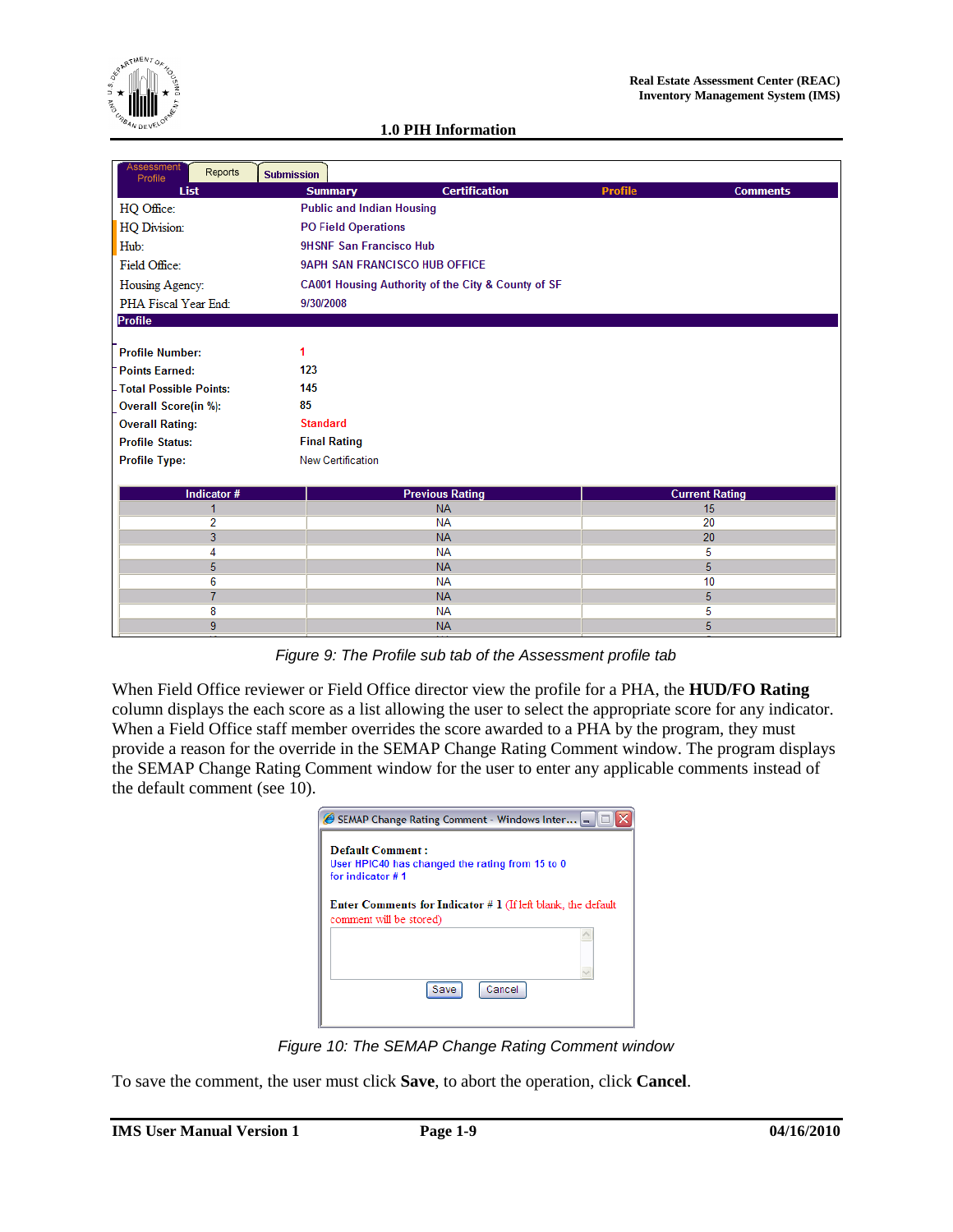

| <b>Assessment</b><br>Profile      | Reports                     | <b>Submission</b>                           |                                  |                                                  |                |     |                 |
|-----------------------------------|-----------------------------|---------------------------------------------|----------------------------------|--------------------------------------------------|----------------|-----|-----------------|
| <b>List</b>                       |                             | <b>Summary</b>                              |                                  | <b>Certification</b>                             | <b>Profile</b> |     | <b>Comments</b> |
| HQ Office:                        |                             |                                             | <b>Public and Indian Housing</b> |                                                  |                |     |                 |
| <b>HQ Division:</b>               |                             |                                             | <b>PO Field Operations</b>       |                                                  |                |     |                 |
| Hub:                              |                             |                                             | <b>9HSNF San Francisco Hub</b>   |                                                  |                |     |                 |
| Field Office:                     |                             |                                             |                                  | <b>9APH SAN FRANCISCO HUB OFFICE</b>             |                |     |                 |
| Housing Agency:                   |                             |                                             | <b>CA007 Sacramento County</b>   |                                                  |                |     |                 |
| PHA Fiscal Year End:              |                             | 12/31/2008                                  |                                  |                                                  |                |     |                 |
|                                   |                             |                                             |                                  | <b>Multifamily Tenant Characteristics System</b> |                |     |                 |
|                                   |                             |                                             |                                  | <b>SEMAP Indicators</b>                          |                |     |                 |
|                                   |                             |                                             |                                  | Program type: SEMAP                              |                |     |                 |
|                                   |                             |                                             |                                  | Extract date: 12/31/2008                         |                |     |                 |
|                                   |                             |                                             |                                  | <b>Reporting Rate</b>                            |                |     |                 |
|                                   | Percent Reported            |                                             |                                  |                                                  |                | 99  |                 |
|                                   |                             |                                             |                                  | <b>Late Reexamination</b>                        |                |     |                 |
|                                   |                             | Percent Late Reexamination                  |                                  |                                                  |                | 2   |                 |
|                                   |                             |                                             |                                  | <b>Tenant Rent Discrepancies</b>                 |                |     |                 |
|                                   |                             | Percent of Family Rent Discrepancy          |                                  |                                                  |                | 0   |                 |
|                                   |                             |                                             |                                  | HQS - Newly Leased Units(% of Units)             |                |     |                 |
|                                   |                             | Passed Inspection Before Contract Effective |                                  |                                                  |                | 100 |                 |
|                                   | <b>Late HQS Inspections</b> |                                             |                                  |                                                  |                |     |                 |
| 4<br>Percent Late HQS Inspections |                             |                                             |                                  |                                                  |                |     |                 |
|                                   |                             |                                             |                                  | <b>Family Self-Sufficiency</b>                   |                |     |                 |
|                                   |                             | Number of Families Enrolled                 |                                  |                                                  |                | 85  |                 |
|                                   |                             | Percent With Escrow Balance                 |                                  |                                                  |                | 57  |                 |
|                                   |                             |                                             |                                  | <b>Family Self-Sufficiency (FO Input)</b>        |                |     |                 |

#### *Figure 11: MTCS Details page*

<span id="page-12-1"></span>If the user clicks the **MTCS Extract Details** link, then the program displays the SEMAP indicators (indicators 9-15) details for the selected PHA (see [Figure \)](#page-12-1). These details are also considered when the program runs the SEMAP scoring batch along with the PHA"s responses to the indicators. This data is obtained through the monthly summarization batch and is updated every month. The **Back To Profile** link allows user to navigate to the Profile page of the Assessment Profile tab.

#### <span id="page-12-0"></span>*1.1.1.5 Comments*

The **Comments** sub tab of the **Assessment Profile** tab allows the user to enter and view comments (see 2). PHA staff members may leave comments for the field office staff to view, or enter additional information for HUD personnel.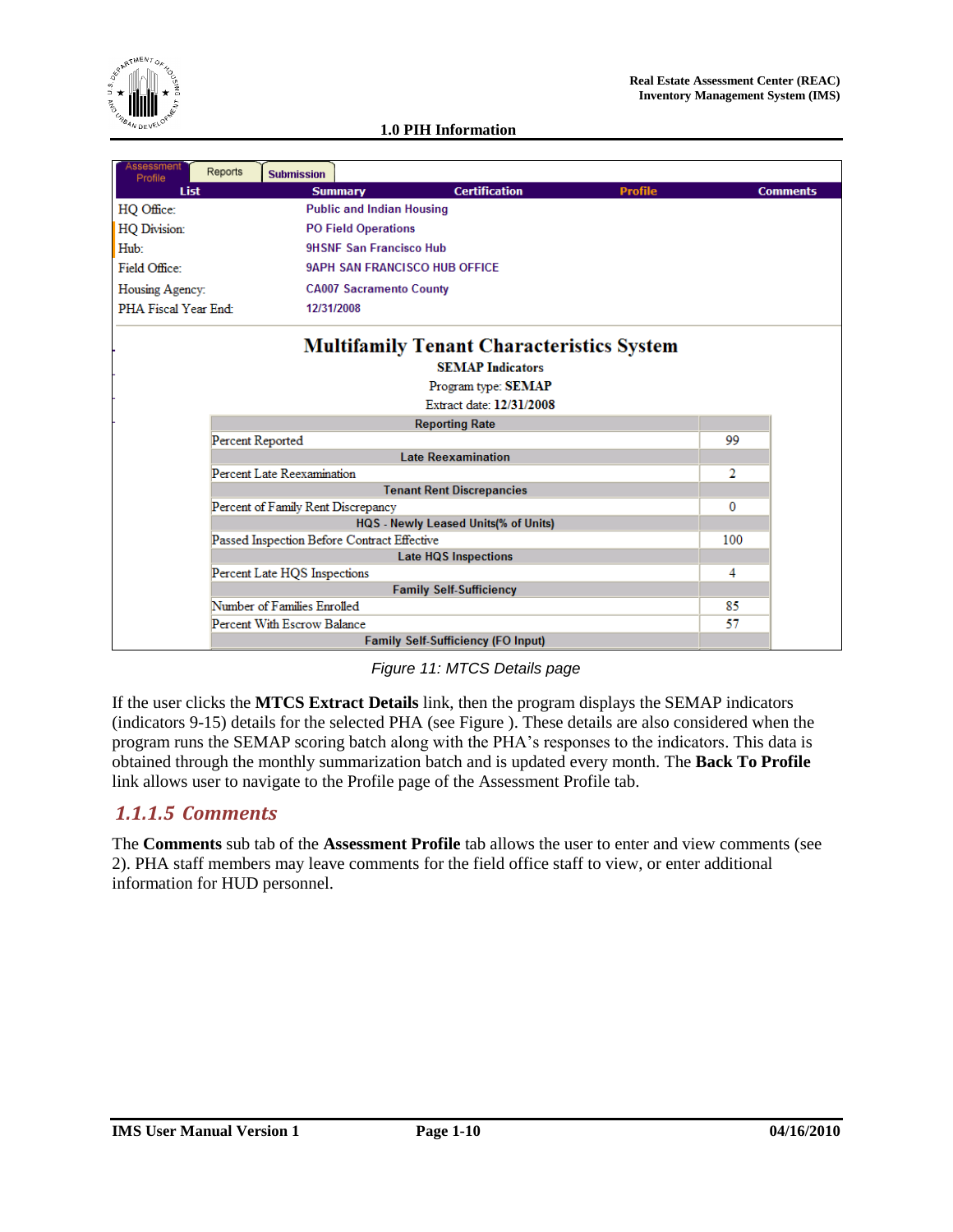

| Assessment            |                                  |                                                               |                |                    |
|-----------------------|----------------------------------|---------------------------------------------------------------|----------------|--------------------|
| Reports<br>Profile    | <b>Submission</b>                |                                                               |                |                    |
| <b>List</b>           | <b>Summary</b>                   | <b>Certification</b>                                          | <b>Profile</b> | <b>Comments</b>    |
| HQ Office:            | <b>Public and Indian Housing</b> |                                                               |                |                    |
| HQ Division:          | <b>PO Field Operations</b>       |                                                               |                |                    |
| Hub:                  | <b>2HBUF Buffalo Hub</b>         |                                                               |                |                    |
| Field Office:         | <b>2CPH BUFFALO HUB OFFICE</b>   |                                                               |                |                    |
| Housing Agency:       | NY034 Rome HA                    |                                                               |                |                    |
| Sort By:              | Date<br>×                        |                                                               |                | <b>Add Comment</b> |
| <b>Search Results</b> |                                  |                                                               |                |                    |
|                       |                                  | There have been no comments entered for this HA at this time. |                |                    |

*Figure 7: The Comments sub tab of the Assessment Profile tab*

To enter a comment, the user must click the **Add Comment** option. Then, the program will display the **Add Comment** section (see 3). Using the controls of the section, the user may enter a comment. To save the comment, the user must click **Save**.

| <b>Add Comment</b>    |                       |      |
|-----------------------|-----------------------|------|
|                       |                       |      |
| Comment Type:         | General V             |      |
| <b>Comment Date:</b>  | 12/23/2009 MM/DD/YYYY |      |
| Indicator Number:     |                       |      |
| <b>Enter Comment:</b> |                       |      |
|                       |                       |      |
|                       |                       |      |
|                       |                       |      |
|                       |                       | Save |

*Figure 83: The Add Comment section of the Comments sub tab of the Assessment Profile tab*

#### <span id="page-13-0"></span>**1.1.2 Submission**

The **Submission** tab allows the PHA Executive Director to submit the SEMAP questionnaire after completing it using the controls on the **Certification** sub tab of the **Assessment Profile** tab. When the PHA Executive Director is ready to submit the certification, they can click the **Submit** button (see Figure 1[4Figure 10\)](#page-15-0).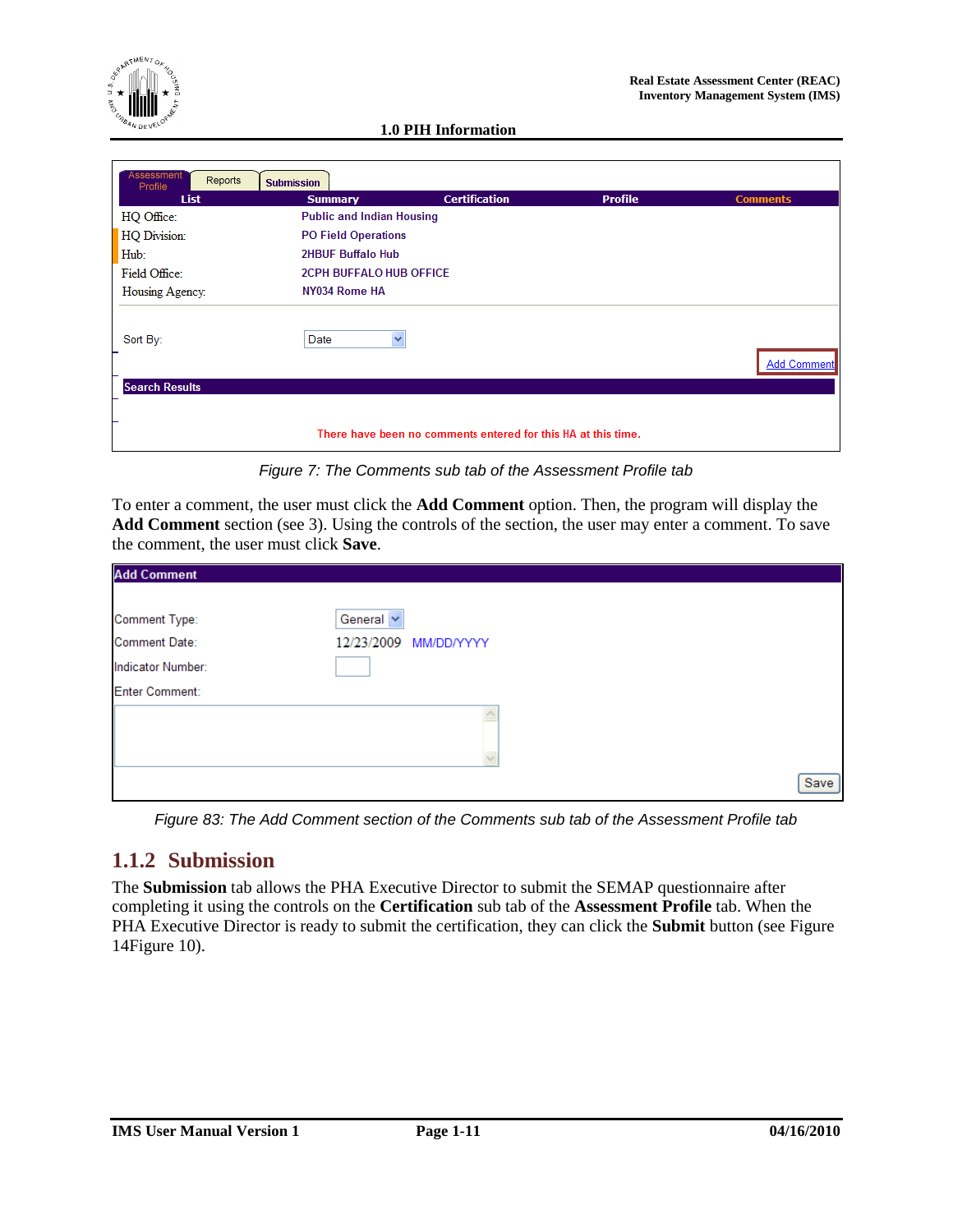

|                | <b>Submit Certification.</b>                                                                                                                                                                                                                                                                                                                                                                                                                                       |
|----------------|--------------------------------------------------------------------------------------------------------------------------------------------------------------------------------------------------------------------------------------------------------------------------------------------------------------------------------------------------------------------------------------------------------------------------------------------------------------------|
|                | The assessment has been successfully validated. The Executive Director may now submit the assessment.                                                                                                                                                                                                                                                                                                                                                              |
|                | Executive Director's Certification Statement:                                                                                                                                                                                                                                                                                                                                                                                                                      |
|                | I hereby certify that, to the best of my knowledge, the above responses under the<br>Section 8 Management Assessment Program (SEMAP) are true and accurate for<br>the PHA fiscal year indicated above. I also certify that, to my present knowledge,<br>there is not evidence to indicate seriously deficient performance that casts doubts on<br>the PHA's capacity to administer Section 8 rental assistance and accordance with<br>Federal law and regulations. |
|                | Warning: HUD will prosecute false claims and statements. Conviction may result in<br>criminal and/or civil penalties. (18 U.S.C. 1001, 1010, 1012; 31 U.S.C. 3729,<br>3802)                                                                                                                                                                                                                                                                                        |
|                | Certification Sign-off Date: 4/12/2010                                                                                                                                                                                                                                                                                                                                                                                                                             |
|                | Submit                                                                                                                                                                                                                                                                                                                                                                                                                                                             |
| Go to Comments |                                                                                                                                                                                                                                                                                                                                                                                                                                                                    |

*Figure 94: The Submit Certification Statement of the Certification tab.*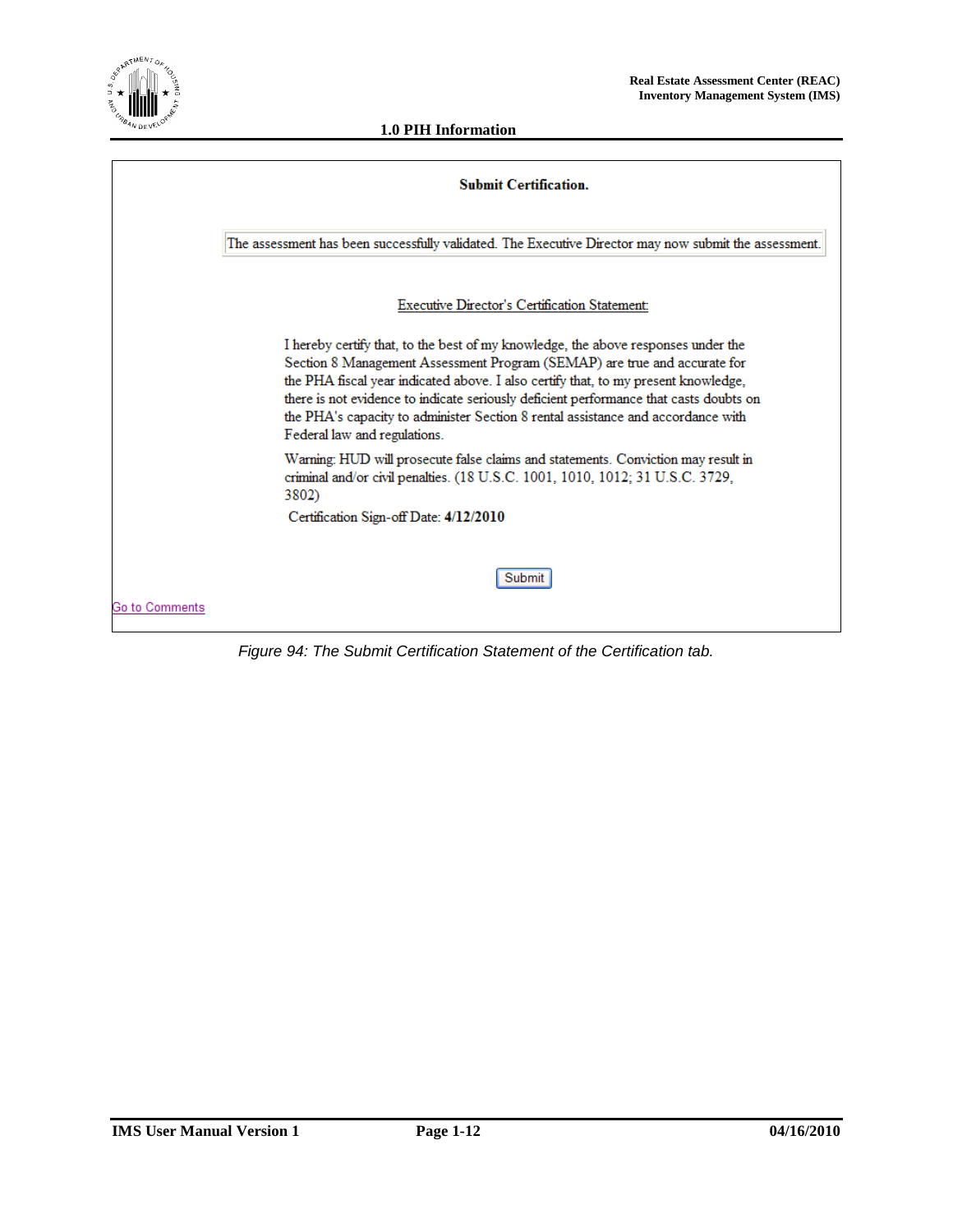

| <b>Assessment</b><br>Profile | Reports | <b>Submission</b> |                                                                                                                                                                                                                                                                                                                                                                                                                                                                    |
|------------------------------|---------|-------------------|--------------------------------------------------------------------------------------------------------------------------------------------------------------------------------------------------------------------------------------------------------------------------------------------------------------------------------------------------------------------------------------------------------------------------------------------------------------------|
| <b>Submit Certification</b>  |         |                   |                                                                                                                                                                                                                                                                                                                                                                                                                                                                    |
| HQ Office:                   |         |                   | <b>Public and Indian Housing</b>                                                                                                                                                                                                                                                                                                                                                                                                                                   |
| HQ Division:                 |         |                   | <b>PO Field Operations</b>                                                                                                                                                                                                                                                                                                                                                                                                                                         |
| Hub:                         |         |                   | <b>2HBUF Buffalo Hub</b>                                                                                                                                                                                                                                                                                                                                                                                                                                           |
| Field Office:                |         |                   | <b>2CPH BUFFALO HUB OFFICE</b>                                                                                                                                                                                                                                                                                                                                                                                                                                     |
| Housing Agency:              |         |                   | NY002 Buffalo Muni HA                                                                                                                                                                                                                                                                                                                                                                                                                                              |
| PHA Fiscal Year End:         |         | 6/30/2009         |                                                                                                                                                                                                                                                                                                                                                                                                                                                                    |
|                              |         |                   | <b>Submit Certification.</b>                                                                                                                                                                                                                                                                                                                                                                                                                                       |
|                              |         |                   | The assessment has been successfully validated. The Executive Director may now submit the assessment.                                                                                                                                                                                                                                                                                                                                                              |
|                              |         |                   | Executive Director's Certification Statement:                                                                                                                                                                                                                                                                                                                                                                                                                      |
|                              |         |                   | I hereby certify that, to the best of my knowledge, the above responses under the<br>Section 8 Management Assessment Program (SEMAP) are true and accurate for<br>the PHA fiscal year indicated above. I also certify that, to my present knowledge,<br>there is not evidence to indicate seriously deficient performance that casts doubts on<br>the PHA's capacity to administer Section 8 rental assistance and accordance with<br>Federal law and regulations. |
|                              |         | 3802)             | Warning: HUD will prosecute false claims and statements. Conviction may result in<br>criminal and/or civil penalties. (18 U.S.C. 1001, 1010, 1012; 31 U.S.C. 3729,                                                                                                                                                                                                                                                                                                 |

*Figure 10: The Submit Certification message on the Submission Certification sub tab*

<span id="page-15-0"></span>The **Submission** tab informs the user that the certification has been submitted (see [Figure 11\)](#page-16-1). The user will be able to view the profile after the SEMAP scoring process will run.

When the Executive Director submits the certification, the program updates the **Summary** sub tab of the **Assessment Profile** tab. The PHA Executive Director can see the **Certification** record added to the **SEMAP Certification Details** section (see [Figure 12\)](#page-16-2).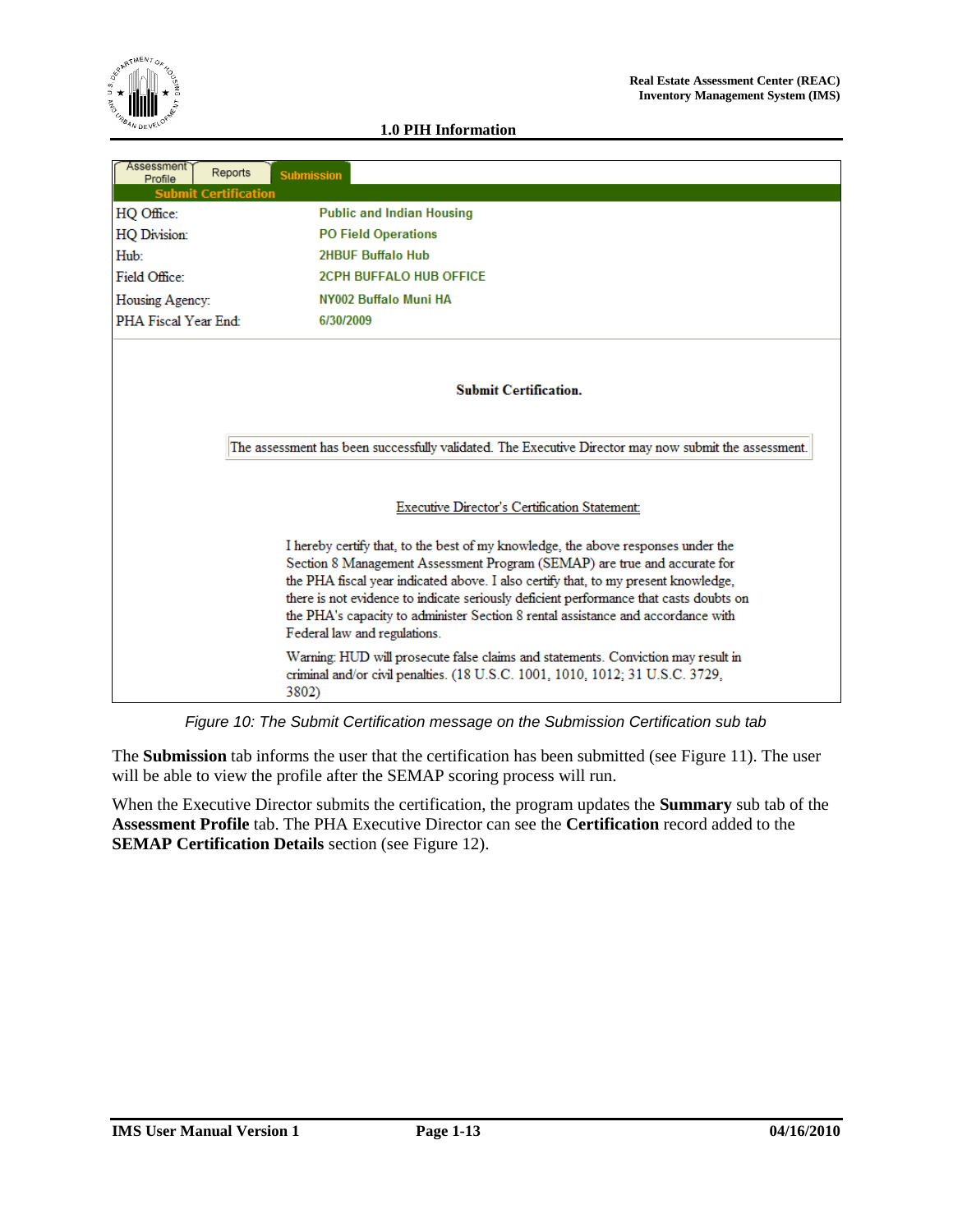

| Assessment<br>Reports<br>Profile<br><b>Submit Certification</b> | <b>Submission</b>                                                                                                   |
|-----------------------------------------------------------------|---------------------------------------------------------------------------------------------------------------------|
| HQ Office:                                                      | <b>Public and Indian Housing</b>                                                                                    |
| HQ Division:                                                    | <b>PO Field Operations</b>                                                                                          |
| Hub:                                                            | <b>2HBUF Buffalo Hub</b>                                                                                            |
| Field Office:                                                   | <b>2CPH BUFFALO HUB OFFICE</b>                                                                                      |
| Housing Agency:                                                 | NY002 Buffalo Muni HA                                                                                               |
| PHA Fiscal Year End:                                            | 6/30/2009                                                                                                           |
|                                                                 |                                                                                                                     |
|                                                                 |                                                                                                                     |
|                                                                 | This SEMAP certification has been submitted. The PHA will be able to view their Initial Rating Profile in 24 Hours. |
|                                                                 | ЮK                                                                                                                  |

<span id="page-16-1"></span>*Figure 11: The Successful Submission of a SEMAP Certificate.*

| Assessment<br>Reports<br>Profile           | <b>Submission</b>                |                                |                          |                 |  |  |
|--------------------------------------------|----------------------------------|--------------------------------|--------------------------|-----------------|--|--|
| List                                       | <b>Summary</b>                   | <b>Certification</b>           | <b>Profile</b>           | <b>Comments</b> |  |  |
| HQ Office:                                 | <b>Public and Indian Housing</b> |                                |                          |                 |  |  |
| HQ Division:                               | <b>PO Field Operations</b>       |                                |                          |                 |  |  |
| Hub:                                       | 2HBUF Buffalo Hub                |                                |                          |                 |  |  |
| Field Office:                              |                                  | <b>2CPH BUFFALO HUB OFFICE</b> |                          |                 |  |  |
| NY002 Buffalo Muni HA<br>Housing Agency:   |                                  |                                |                          |                 |  |  |
| <b>Housing Agency Details</b>              |                                  |                                |                          |                 |  |  |
|                                            |                                  |                                |                          |                 |  |  |
|                                            | PHA Fiscal Year:<br>$2009 \vee$  |                                |                          |                 |  |  |
| FYE:                                       | 6/30                             |                                |                          |                 |  |  |
| Status:                                    | <b>Certification Submitted</b>   |                                |                          |                 |  |  |
| Exec Director Approval Date:               | <b>NA</b>                        |                                |                          |                 |  |  |
| <b>SEMAP Certification Due Date:</b>       |                                  | 8/29/2009                      |                          |                 |  |  |
| Corrective Actions Required:               | 0                                |                                |                          |                 |  |  |
|                                            |                                  |                                |                          |                 |  |  |
| <b>SEMAP Certification Details</b>         |                                  |                                |                          |                 |  |  |
| <b>FYE</b><br><b>Certification/Profile</b> | <b>Submission Status</b>         | <b>Overall Rating</b>          | <b>Reason</b>            | <b>Date</b>     |  |  |
| 6/30/2009<br><b>Certification</b>          | <b>Certification Submitted</b>   | --                             | <b>New Certification</b> | 04-12-2010      |  |  |

*Figure 12: The Certification record on the Summary sub tab of the Assessment Profile tab*

#### <span id="page-16-2"></span><span id="page-16-0"></span>**1.1.3 Reports**

The **Reports** tab allows users to run five reports to view a PHA"s SEMAP data. First, the user must search for the desired PHA, to run the report (see [Figure 13\)](#page-17-0). The **Housing Authorities Search Filters**  section of the page includes four search filters. The default selections of the controls are **All**, so the program displays the list of all PHAs for the Field Office selected. The user may search for a PHA based on the fiscal year end, the overall rating of the latest SEMAP score, the status of the certification, and the size of the PHA itself.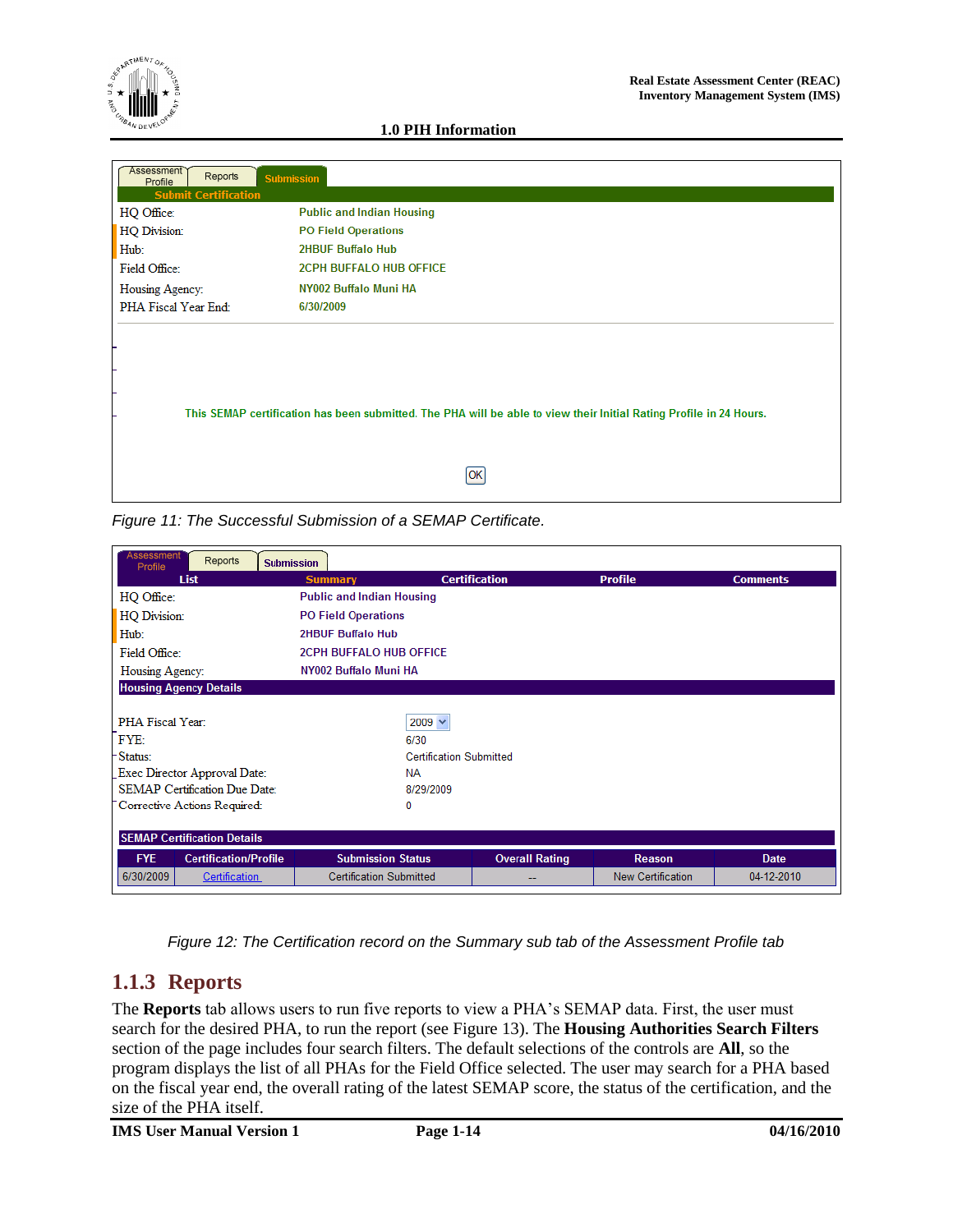

| Assessment<br><b>Reports</b><br>Profile   | <b>Submission</b>                           |                          |                     |              |
|-------------------------------------------|---------------------------------------------|--------------------------|---------------------|--------------|
| <b>Report List</b>                        |                                             |                          |                     |              |
| <b>Select View:</b>                       | Select<br>Field Office HA V                 |                          |                     |              |
| <b>HQ Office:</b>                         | <b>Public and Indian Housing</b>            |                          |                     |              |
| <b>HQ Division:</b>                       | PO Field Operations                         | v                        | Select              |              |
| Hub:                                      | Select<br>$\checkmark$<br>2HBUF Buffalo Hub |                          |                     |              |
| <b>Field Office:</b>                      | <b>2CPH BUFFALO HUB OFFICE</b>              |                          |                     |              |
|                                           |                                             |                          |                     |              |
| <b>Housing Authorities Search Filters</b> |                                             |                          |                     |              |
| FYE:                                      | All<br>$\checkmark$                         | Certification<br>Status: | All                 | $\checkmark$ |
| Overall Rating:                           | All<br>v                                    | Size:                    | All<br>$\checkmark$ |              |
|                                           |                                             |                          |                     | Retrieve     |

*Figure 13: The Reports List sub tab of the Reports tab*

<span id="page-17-0"></span>To retrieve a list of PHAs based on the search filters, the user must select the desired options and click **Retrieve** (see [Figure 14\)](#page-17-1).

|         | Assessment<br><b>Reports</b><br><b>Submission</b><br>Profile<br><b>Report List</b> |                                                                                          |            |      |                                        |                 |  |
|---------|------------------------------------------------------------------------------------|------------------------------------------------------------------------------------------|------------|------|----------------------------------------|-----------------|--|
|         |                                                                                    | To view a Report, select a PHA and Report type. Then click the 'Generate Report' button. |            |      |                                        |                 |  |
|         | <b>HA Code A</b>                                                                   | <b>HA Name A</b>                                                                         | <b>FYE</b> | Year | Status A                               | <b>Due Date</b> |  |
| $\circ$ | NY001                                                                              | Syracuse HA                                                                              | 06/30      | 2009 | <b>New</b>                             | 8/29/2009       |  |
| O       | <b>NY002</b>                                                                       | Buffalo Muni HA                                                                          | 06/30      | 2009 | Certification Submitted                | 8/29/2009       |  |
| $\circ$ | <b>NY006</b>                                                                       | Utica HA                                                                                 | 12/31      | 2009 | Certification to HA Executive Director | 3/1/2010        |  |
| $\circ$ | <b>NY009</b>                                                                       | Albany HA                                                                                | 06/30      | 2009 | New                                    | 8/29/2009       |  |
| $\circ$ | NY012                                                                              | <b>Troy HA</b>                                                                           | 12/31      | 2009 | <b>New</b>                             | 3/1/2010        |  |
| $\circ$ | NY015                                                                              | Mechanicville HA                                                                         | 09/30      | 2009 | <b>Certification Submitted</b>         | 11/29/2009      |  |
| $\circ$ | NY016                                                                              | <b>Binghamton HA</b>                                                                     | 06/30      | 2009 | <b>New</b>                             | 8/29/2009       |  |
| O       | <b>NY017</b>                                                                       | Jamestown HA                                                                             | 12/31      | 2009 | New                                    | 3/1/2010        |  |

*Figure 14: The list of PHAs*

<span id="page-17-1"></span>Then, the user can select the desired PHA from the list and select the desired report option in the **Available Reports** section (see [Figure 14\)](#page-17-1). The Available Reports section contains the report names and a brief description of the data that this report provides. To run a report, the user must select the PHA, select the report, and then click the **Generate Report** button.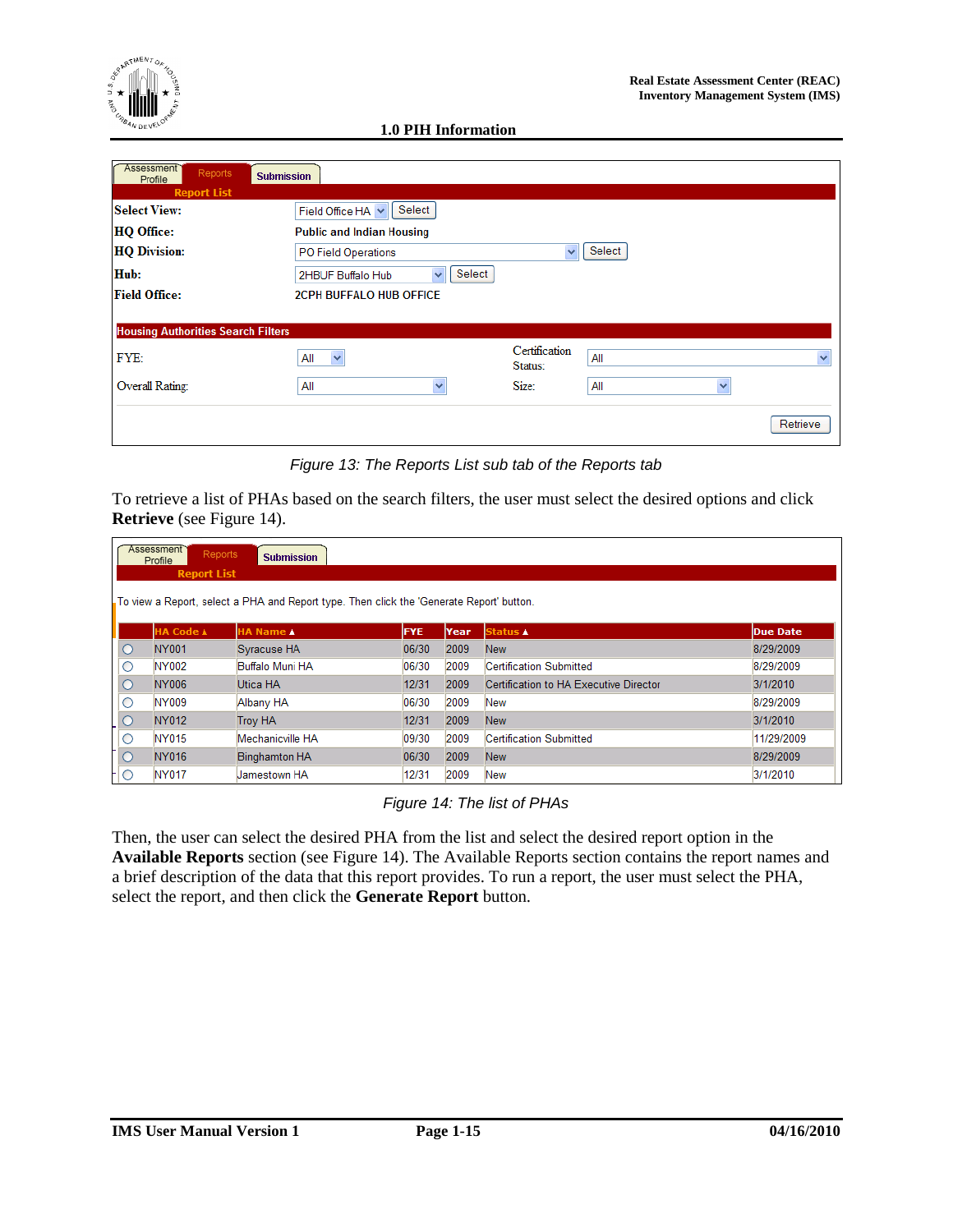

|           | <b>Report Name</b>                  | <b>Report Description</b>                                                                                                                                              |
|-----------|-------------------------------------|------------------------------------------------------------------------------------------------------------------------------------------------------------------------|
| $\bigcap$ | <b>Corrective Action Report</b>     | This report measures the cumulative number of corrective actions for the selected PHA over a 5-year span.                                                              |
| O         | <b>Final Score Trend Report</b>     | This report will show the SEMAP score for selected PHA over a 5-year span.                                                                                             |
| $\odot$   | <b>HA Submission Details Report</b> | This report will list all PHAs receiving a SEMAP score of zero because no submission was received.                                                                     |
| C         | Indicator Score Report              | This report will display the total points achieved,total possible points and percentage of total points<br>achieved for each SEMAP indicator.                          |
| O         | <b>Indicator Score Trend Report</b> | This report will show the total points achieved by the selected PHA for each indicator compared to the total<br>possible points for that indicator over a 5-year span. |

*Figure 15: The Available Reports section of the Report List sub tab*

#### <span id="page-18-0"></span>*1.1.3.1 SEMAP Corrective Actions Report*

The SEMAP Corrective Actions report allows the user to view the number of corrective actions needed for a PHA for each year over a 5-year period. It also includes the average number of corrective actions required for this PHA (see [Figure \)](#page-18-2).

| <b>SEMAP Corrective Actions</b> |                           |      |      |      |              |
|---------------------------------|---------------------------|------|------|------|--------------|
|                                 |                           |      |      |      | ģ            |
| <b>HQ Division:</b>             | Public and Indian Housing |      |      |      |              |
| <b>HQ Office:</b>               | PO Field Operations       |      |      |      |              |
| Hub:                            | 10HSEA Seattle Hub        |      |      |      |              |
| <b>Field Office:</b>            | 0APH SEATTLE HUB OFFICE   |      |      |      |              |
| <b>Field Office HA:</b>         | <b>ID013 Boise City</b>   |      |      |      |              |
| <b>PHA Name</b>                 |                           | 2005 | 2006 | 2007 | 2008 Average |
| <b>Boise City</b>               |                           | 0    | 0    | 0    | 0<br>0       |

*Figure 20: The SEMAP Corrective Actions report*

<span id="page-18-2"></span>After the user runs the report, the user can view it, or print it by clicking the **Print Report** button.

#### <span id="page-18-1"></span>*1.1.3.2 SEMAP Final Score Trend Report*

The SEMAP Final Score report allows the user to view the overall SEMAP score for 5 years. It allows the user to view how the PHA"s SEMAP score has been fluctuating from year to year. It also provides the average SEMAP score for the PHA (see [Figure \)](#page-19-2).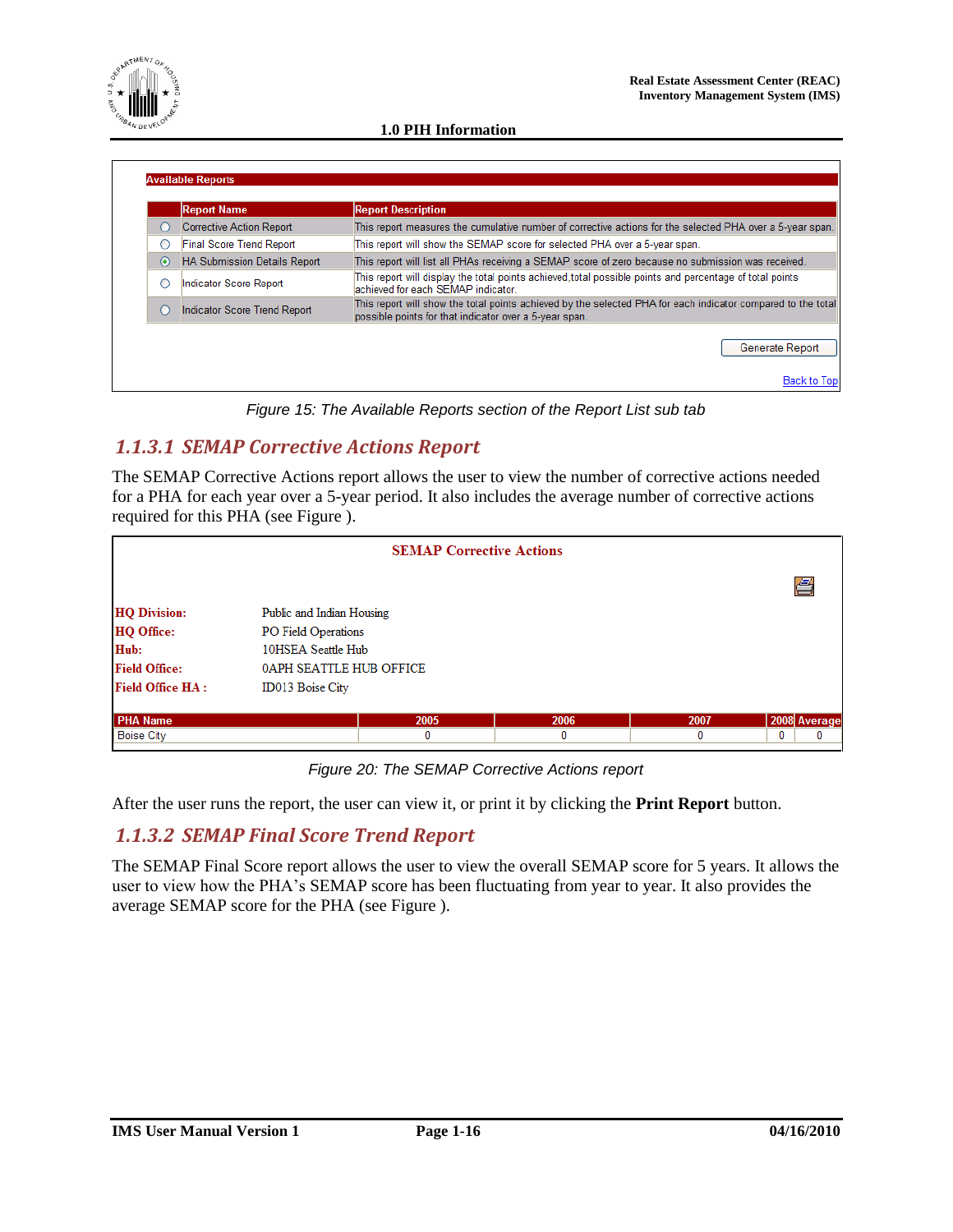95

96

| $e^{\int \frac{\sin(\mathbf{M} \mathbf{E} \mathbf{N}) \mathcal{T} \mathbf{G} \mathbf{F}}{\mathbf{M} \mathbf{E} \mathbf{N} \mathcal{T} \mathbf{G} \mathbf{F}}}$<br>$\star$<br>$\begin{matrix} \mathbf{M}^T & \mathbf{M}^T \end{matrix}$ |                           | <b>1.0 PIH Information</b> |      | <b>Real Estate Assessment Center (REAC)</b><br><b>Inventory Management System (IMS)</b> |         |
|----------------------------------------------------------------------------------------------------------------------------------------------------------------------------------------------------------------------------------------|---------------------------|----------------------------|------|-----------------------------------------------------------------------------------------|---------|
|                                                                                                                                                                                                                                        |                           |                            |      |                                                                                         |         |
|                                                                                                                                                                                                                                        |                           | <b>SEMAP Final Score</b>   |      |                                                                                         |         |
|                                                                                                                                                                                                                                        |                           |                            |      |                                                                                         | 刍       |
| <b>HQ Division:</b>                                                                                                                                                                                                                    | Public and Indian Housing |                            |      |                                                                                         |         |
| <b>HQ Office:</b>                                                                                                                                                                                                                      | PO Field Operations       |                            |      |                                                                                         |         |
| Hub:                                                                                                                                                                                                                                   | 10HSEA Seattle Hub        |                            |      |                                                                                         |         |
| <b>Field Office:</b>                                                                                                                                                                                                                   | 0APH SEATTLE HUB OFFICE   |                            |      |                                                                                         |         |
| <b>Field Office HA:</b>                                                                                                                                                                                                                | WA039 Snohomish Co        |                            |      |                                                                                         |         |
| <b>PHA Name</b>                                                                                                                                                                                                                        | 2005                      | 2006                       | 2007 | 2008                                                                                    | Average |

*Figure 21: The SEMAP Final Score report*

97

After the user runs the report, the user can view it, or print it by clicking the **Print Report** button.

92

#### <span id="page-19-0"></span>*1.1.3.3 HA Submission Details Report*

100

<span id="page-19-2"></span>Snohomish Co

The HA Submission Details report can only be run for PHAs that have not submitted their SEMAP certification within the 60-day period. PHAs are allowed to submit their SEMAP certification within 60 days following the FYE (fiscal year end) date. Then, users can request the IMS team to run the SEMAP overdue batch that creates a profile for a PHA with a zero number. The user can see that profile in the **Profile** sub tab of the **Assessment Profile** tab. Then, the user can run the HA Submission Details report and view overdue SEMAP certifications.

This report is considered obsolete and is scheduled for restructuring.

#### <span id="page-19-1"></span>*1.1.3.4 SEMAP Individual Indicator Score Report*

The SEMAP Individual Indicator Score report allows the user to view the SEMAP score for each indicator for the most recent submission (see [Figure \)](#page-20-1). It displays the number of points that this PHA has received for each indicator, the maximum number of points that can be received for each indicator and the achievement rating of the PHA. That is, the percentage that a PHA has achieved of each indicator compared to the maximum number of points that can be received.